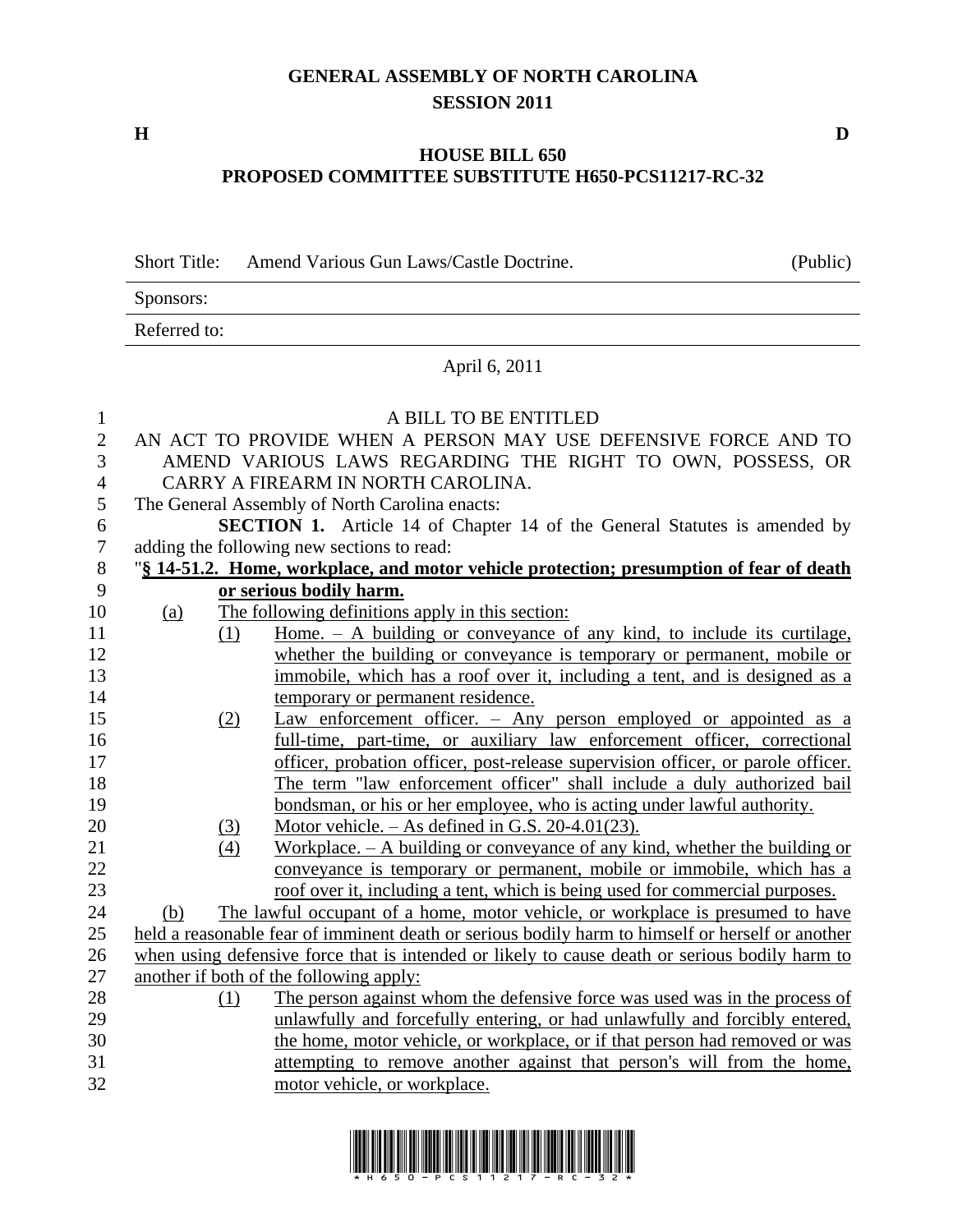|                |                         |                  | <b>General Assembly Of North Carolina</b>                                                                                                                                 | <b>Session 2011</b> |
|----------------|-------------------------|------------------|---------------------------------------------------------------------------------------------------------------------------------------------------------------------------|---------------------|
|                |                         | (2)              | The person who uses defensive force knew or had reason to believe that an                                                                                                 |                     |
| $\overline{c}$ |                         |                  | unlawful and forcible entry or unlawful and forcible act was occurring or                                                                                                 |                     |
| 3              |                         |                  | had occurred.                                                                                                                                                             |                     |
| $\overline{4}$ | (c)                     |                  | The presumption provided in subsection (b) of this section shall be rebuttable if the                                                                                     |                     |
|                |                         |                  | use of defensive force occurs in a motor vehicle or a workplace. The presumption set forth in                                                                             |                     |
|                |                         |                  | subsection (b) of this section does not apply in any of the following circumstances:                                                                                      |                     |
|                |                         | (1)              | The person against whom the defensive force is used has the right to be in or                                                                                             |                     |
|                |                         |                  | is a lawful resident of the home, motor vehicle, or workplace such as an                                                                                                  |                     |
|                |                         |                  | owner or lessee, and there is not an injunction for protection from domestic                                                                                              |                     |
|                |                         |                  | violence or a written pretrial supervision order of no contact against that                                                                                               |                     |
|                |                         |                  | person.                                                                                                                                                                   |                     |
|                |                         | (2)              | The person sought to be removed from the home, motor vehicle, or                                                                                                          |                     |
|                |                         |                  | workplace is a minor child or minor grandchild or is otherwise in the lawful                                                                                              |                     |
|                |                         |                  | custody or under the lawful guardianship of the person against whom the                                                                                                   |                     |
|                |                         |                  | defensive force is used.                                                                                                                                                  |                     |
|                |                         | (3)              | The person who uses defensive force is engaged in, attempting to escape                                                                                                   |                     |
|                |                         |                  | from, or using the home, motor vehicle, or workplace to further any criminal                                                                                              |                     |
|                |                         |                  | offense that involves the use or threat of physical force or violence against                                                                                             |                     |
|                |                         |                  | any individual.                                                                                                                                                           |                     |
|                |                         | $\left(4\right)$ | The person against whom the defensive force is used is a law enforcement<br>officer who enters or attempts to enter a home, motor vehicle, or workplace                   |                     |
|                |                         |                  | in the lawful performance of his or her official duties, and the officer                                                                                                  |                     |
|                |                         |                  | identified himself or herself in accordance with any applicable law or the                                                                                                |                     |
|                |                         |                  | person using force knew or reasonably should have known that the person                                                                                                   |                     |
|                |                         |                  | entering or attempting to enter was a law enforcement officer in the lawful                                                                                               |                     |
|                |                         |                  | performance of his or her official duties.                                                                                                                                |                     |
|                |                         | (5)              | The person against whom the defensive force is used (i) has discontinued all                                                                                              |                     |
|                |                         |                  | efforts to unlawfully and forcefully enter the home, motor vehicle, or                                                                                                    |                     |
|                |                         |                  | workplace and (ii) has exited the home, motor vehicle, or workplace.                                                                                                      |                     |
|                | (d)                     |                  | A person who unlawfully and by force enters or attempts to enter a person's home,                                                                                         |                     |
|                |                         |                  | motor vehicle, or workplace is presumed to be doing so with the intent to commit an unlawful                                                                              |                     |
|                |                         |                  | act involving force or violence.                                                                                                                                          |                     |
|                | (e)                     |                  | A person who uses force as permitted by this section is justified in using such force                                                                                     |                     |
|                |                         |                  | and is immune from civil or criminal liability for the use of such force, unless the person                                                                               |                     |
|                |                         |                  | against whom force was used is a law enforcement officer who was lawfully acting in the                                                                                   |                     |
|                |                         |                  | performance of his or her official duties and the officer identified himself or herself in                                                                                |                     |
|                |                         |                  | accordance with any applicable law or the person using force knew or reasonably should have                                                                               |                     |
|                |                         |                  | known that the person was a law enforcement officer in the lawful performance of his or her                                                                               |                     |
|                | official duties.<br>(f) |                  |                                                                                                                                                                           |                     |
|                |                         |                  | A lawful occupant within his or her home, motor vehicle, or workplace does not<br>have a duty to retreat from an intruder in the circumstances described in this section. |                     |
|                | (g)                     |                  | This section is not intended to repeal or limit any other defense that may exist under                                                                                    |                     |
|                | the common law.         |                  |                                                                                                                                                                           |                     |
|                |                         |                  | "\\$ 14-51.3. Use of force in defense of person; relief from criminal or civil liability.                                                                                 |                     |
|                | (a)                     |                  | A person is justified in using force, except deadly force, against another when and to                                                                                    |                     |
|                |                         |                  | the extent that the person reasonably believes that the conduct is necessary to defend himself or                                                                         |                     |
|                |                         |                  | herself or another against the other's imminent use of unlawful force. However, a person is                                                                               |                     |
|                |                         |                  | justified in the use of deadly force and does not have a duty to retreat in any place he or she has                                                                       |                     |
|                |                         |                  | the lawful right to be if either of the following applies:                                                                                                                |                     |
|                |                         | (1)              | He or she reasonably believes that such force is necessary to prevent                                                                                                     |                     |
|                |                         |                  | imminent death or serious bodily harm to himself or herself or another.                                                                                                   |                     |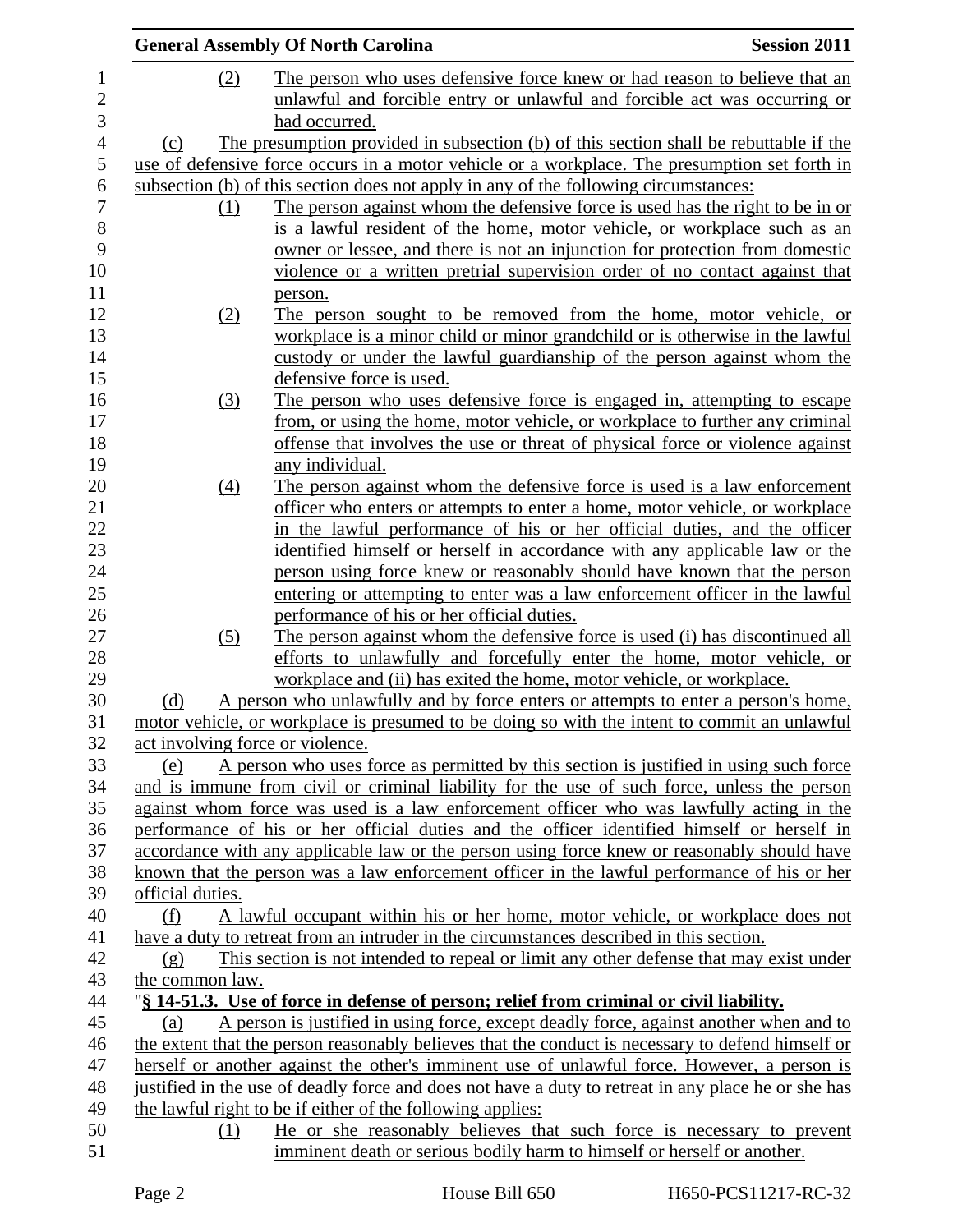|                  | <b>General Assembly Of North Carolina</b>                                                    |      |                   |                                                                                                                      | <b>Session 2011</b> |
|------------------|----------------------------------------------------------------------------------------------|------|-------------------|----------------------------------------------------------------------------------------------------------------------|---------------------|
| $\mathbf{1}$     |                                                                                              | (2)  |                   | Under the circumstances permitted pursuant to G.S. 14-51.2.                                                          |                     |
| $\overline{c}$   | A person who uses force as permitted by this section is justified in using such force<br>(b) |      |                   |                                                                                                                      |                     |
| 3                | and is immune from civil or criminal liability for the use of such force, unless the person  |      |                   |                                                                                                                      |                     |
| $\overline{4}$   |                                                                                              |      |                   | against whom force was used is a law enforcement officer who was lawfully acting in the                              |                     |
| 5                |                                                                                              |      |                   | performance of his or her official duties and the officer identified himself or herself in                           |                     |
| 6                |                                                                                              |      |                   | accordance with any applicable law or the person using force knew or reasonably should have                          |                     |
| $\boldsymbol{7}$ |                                                                                              |      |                   | known that the person was a law enforcement officer in the lawful performance of his or her                          |                     |
| $8\,$            | official duties.                                                                             |      |                   |                                                                                                                      |                     |
| 9                |                                                                                              |      |                   | "§ 14-51.4. Justification for defensive force not available.                                                         |                     |
| 10               |                                                                                              |      |                   | The justification described in G.S. 14-51.2 and G.S. 14-51.3 is not available to a person                            |                     |
| 11               |                                                                                              |      |                   | who used defensive force and who:                                                                                    |                     |
| 12               |                                                                                              | (1)  |                   | Was attempting to commit, committing, or escaping after the commission of                                            |                     |
| 13               |                                                                                              |      | a felony.         |                                                                                                                      |                     |
| 14               |                                                                                              | (2)  |                   | Initially provokes the use of force against himself or herself. However, the                                         |                     |
| 15               |                                                                                              |      |                   | person who initially provokes the use of force against himself or herself will                                       |                     |
| 16<br>17         |                                                                                              |      |                   | be justified in using defensive force if:<br>The force used by the person who was provoked is so serious that the    |                     |
| 18               |                                                                                              |      | $\underline{a}$ . | person using defensive force reasonably believes that he or she was                                                  |                     |
| 19               |                                                                                              |      |                   | in imminent danger of death or serious bodily harm, the person using                                                 |                     |
| 20               |                                                                                              |      |                   | defensive force had no reasonable means to retreat, and the use of                                                   |                     |
| 21               |                                                                                              |      |                   | force which is likely to cause death or serious bodily harm to the                                                   |                     |
| 22               |                                                                                              |      |                   | person who was provoked was the only way to escape the danger.                                                       |                     |
| 23               |                                                                                              |      | <u>b.</u>         | The person who used defensive force withdraws, in good faith, from                                                   |                     |
| 24               |                                                                                              |      |                   | physical contact with the person who was provoked, and indicates                                                     |                     |
| 25               |                                                                                              |      |                   | clearly that he or she desires to withdraw and terminate the use of                                                  |                     |
| 26               |                                                                                              |      |                   | force, but the person who was provoked continues or resumes the use                                                  |                     |
| 27               |                                                                                              |      |                   | of force."                                                                                                           |                     |
| 28               |                                                                                              |      |                   | <b>SECTION 2.</b> G.S. 14-51.1 is repealed.                                                                          |                     |
| 29               |                                                                                              |      |                   | <b>SECTION 3.</b> G.S. 14-269(b) reads as rewritten:                                                                 |                     |
| 30               | " $(b)$                                                                                      |      |                   | This prohibition shall not apply to the following persons:                                                           |                     |
| 31               |                                                                                              | (1)  |                   | Officers and enlisted personnel of the armed forces of the United States                                             |                     |
| 32<br>33         |                                                                                              |      |                   | when in discharge of their official duties as such and acting under orders                                           |                     |
| 34               |                                                                                              | (2)  |                   | requiring them to carry arms and weapons;<br>Civil and law enforcement officers of the United States;                |                     |
| 35               |                                                                                              | (3)  |                   | Officers and soldiers of the militia and the National Guard when called into                                         |                     |
| 36               |                                                                                              |      |                   | actual service;                                                                                                      |                     |
| 37               |                                                                                              | (4)  |                   | Officers of the State, or of any county, city, town, or company police agency                                        |                     |
| 38               |                                                                                              |      |                   | charged with the execution of the laws of the State, when acting in the                                              |                     |
| 39               |                                                                                              |      |                   | discharge of their official duties;                                                                                  |                     |
| 40               |                                                                                              | (4a) |                   | Any person who is a qualified retired law enforcement officer as defined in                                          |                     |
| 41               |                                                                                              |      |                   | G.S. 14-415.10 and is certified by the North Carolina Criminal Justice                                               |                     |
| 42               |                                                                                              |      |                   | Education and Training Standards Commission pursuant to G.S. 14-415.26;                                              |                     |
| 43               |                                                                                              |      |                   | provided that the person shall not carry a concealed weapon while                                                    |                     |
| 44               |                                                                                              |      |                   | consuming alcohol or an unlawful controlled substance or while alcohol or                                            |                     |
| 45               |                                                                                              |      |                   | an unlawful controlled substance remains in the person's body;                                                       |                     |
| 46               |                                                                                              | (5)  |                   | Sworn law-enforcement officers, when off-duty, provided that an officer                                              |                     |
| 47               |                                                                                              |      |                   | does not carry a concealed weapon while consuming alcohol or an unlawful                                             |                     |
| 48               |                                                                                              |      |                   | controlled substance or while alcohol or an unlawful controlled substance                                            |                     |
| 49               |                                                                                              |      |                   | remains in the officer's body."                                                                                      |                     |
| 50<br>51         |                                                                                              |      |                   | <b>SECTION 4.</b> G.S. 14-269.2 reads as rewritten:<br>"§ 14-269.2. Weapons on campus or other educational property. |                     |
|                  |                                                                                              |      |                   |                                                                                                                      |                     |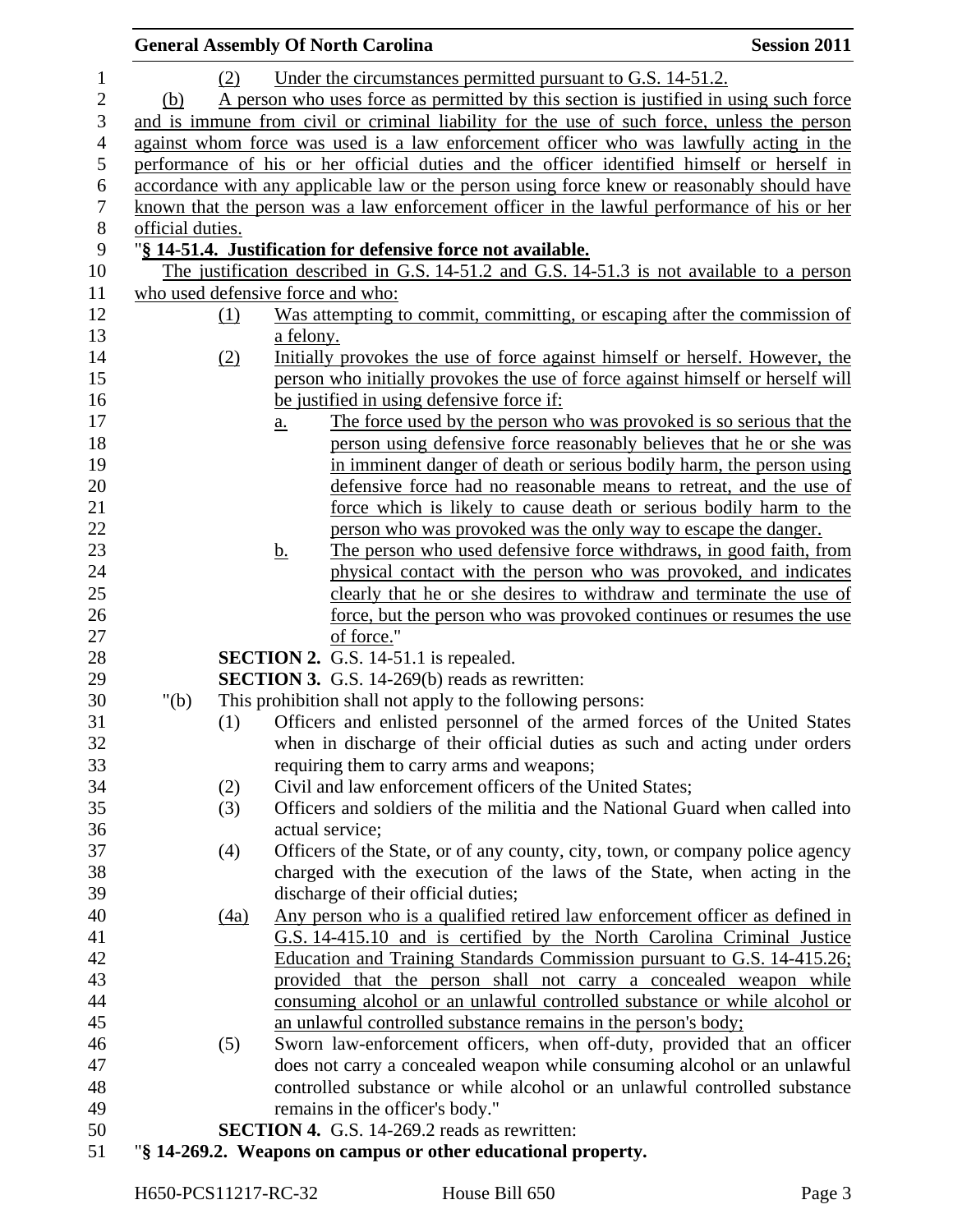|                                                                                               |      | <b>General Assembly Of North Carolina</b>                                                           | <b>Session 2011</b> |
|-----------------------------------------------------------------------------------------------|------|-----------------------------------------------------------------------------------------------------|---------------------|
| (a)                                                                                           |      | The following definitions apply to this section:                                                    |                     |
|                                                                                               | (1)  | Educational property. - Any school building or bus, school campus,                                  |                     |
|                                                                                               |      | grounds, recreational area, athletic field, or other property owned, used, or                       |                     |
|                                                                                               |      | operated by any board of education or school board of trustees, or directors                        |                     |
|                                                                                               |      | for the administration of any school.                                                               |                     |
|                                                                                               | (1a) | Employee. $-$ A person employed by a local board of education or school                             |                     |
|                                                                                               |      | whether the person is an adult or a minor.                                                          |                     |
|                                                                                               | (1b) | School. - A public or private school, community college, college, or                                |                     |
|                                                                                               |      | university.                                                                                         |                     |
|                                                                                               | (2)  | Student. – A person enrolled in a school or a person who has been suspended                         |                     |
|                                                                                               |      | or expelled within the last five years from a school, whether the person is an                      |                     |
|                                                                                               |      | adult or a minor.                                                                                   |                     |
|                                                                                               | (3)  | Switchblade knife. $- A$ knife containing a blade that opens automatically by                       |                     |
|                                                                                               |      | the release of a spring or a similar contrivance.                                                   |                     |
|                                                                                               | (4)  | Weapon. – Any device enumerated in subsection $(b)$ , $(b1)$ , or $(d)$ of this                     |                     |
|                                                                                               |      | section.                                                                                            |                     |
| (b)                                                                                           |      | It shall be a Class I felony for any person knowingly to possess or carry, whether                  |                     |
|                                                                                               |      | openly or concealed, any gun, rifle, pistol, or other firearm of any kind on educational property   |                     |
|                                                                                               |      | or to a curricular or extracurricular activity sponsored by a school. Unless the conduct is         |                     |
|                                                                                               |      | covered under some other provision of law providing greater punishment, any person who              |                     |
|                                                                                               |      | willfully discharges a firearm of any kind on educational property is guilty of a Class F felony.   |                     |
|                                                                                               |      | However, this subsection does not apply to a BB gun, stun gun, air rifle, or air pistol.            |                     |
| (b1)                                                                                          |      | It shall be a Class G felony for any person to possess or carry, whether openly or                  |                     |
|                                                                                               |      | concealed, any dynamite cartridge, bomb, grenade, mine, or powerful explosive as defined in         |                     |
|                                                                                               |      | G.S. 14-284.1, on educational property or to a curricular or extracurricular activity sponsored     |                     |
|                                                                                               |      | by a school. This subsection shall not apply to fireworks.                                          |                     |
| (c)                                                                                           |      | It shall be a Class I felony for any person to cause, encourage, or aid a minor who is              |                     |
|                                                                                               |      | less than 18 years old to possess or carry, whether openly or concealed, any gun, rifle, pistol, or |                     |
|                                                                                               |      | other firearm of any kind on educational property. However, this subsection does not apply to a     |                     |
|                                                                                               |      | BB gun, stun gun, air rifle, or air pistol.                                                         |                     |
| (c1)                                                                                          |      | It shall be a Class G felony for any person to cause, encourage, or aid a minor who                 |                     |
|                                                                                               |      | is less than 18 years old to possess or carry, whether openly or concealed, any dynamite            |                     |
|                                                                                               |      | cartridge, bomb, grenade, mine, or powerful explosive as defined in G.S. 14-284.1 on                |                     |
|                                                                                               |      | educational property. This subsection shall not apply to fireworks.                                 |                     |
| (d)                                                                                           |      | It shall be a Class 1 misdemeanor for any person to possess or carry, whether openly                |                     |
|                                                                                               |      | or concealed, any BB gun, stun gun, air rifle, air pistol, bowie knife, dirk, dagger, slungshot,    |                     |
|                                                                                               |      | leaded cane, switchblade knife, blackjack, metallic knuckles, razors and razor blades (except       |                     |
|                                                                                               |      | solely for personal shaving), firework, or any sharp-pointed or edged instrument except             |                     |
|                                                                                               |      | instructional supplies, unaltered nail files and clips and tools used solely for preparation of     |                     |
|                                                                                               |      | food, instruction, and maintenance, on educational property.                                        |                     |
| It shall be a Class 1 misdemean or for any person to cause, encourage, or aid a minor<br>(e)  |      |                                                                                                     |                     |
|                                                                                               |      | who is less than 18 years old to possess or carry, whether openly or concealed, any BB gun,         |                     |
|                                                                                               |      | stun gun, air rifle, air pistol, bowie knife, dirk, dagger, slungshot, leaded cane, switchblade     |                     |
|                                                                                               |      | knife, blackjack, metallic knuckles, razors and razor blades (except solely for personal            |                     |
|                                                                                               |      | shaving), firework, or any sharp-pointed or edged instrument except instructional supplies,         |                     |
|                                                                                               |      | unaltered nail files and clips and tools used solely for preparation of food, instruction, and      |                     |
|                                                                                               |      | maintenance, on educational property.                                                               |                     |
| (f)                                                                                           |      | Notwithstanding subsection (b) of this section-section and except as provided in                    |                     |
|                                                                                               |      | subsection (f1) of this section, it shall be a Class 1 misdemeanor rather than a Class I felony for |                     |
| any person to possess or carry, whether openly or concealed, any gun, rifle, pistol, or other |      |                                                                                                     |                     |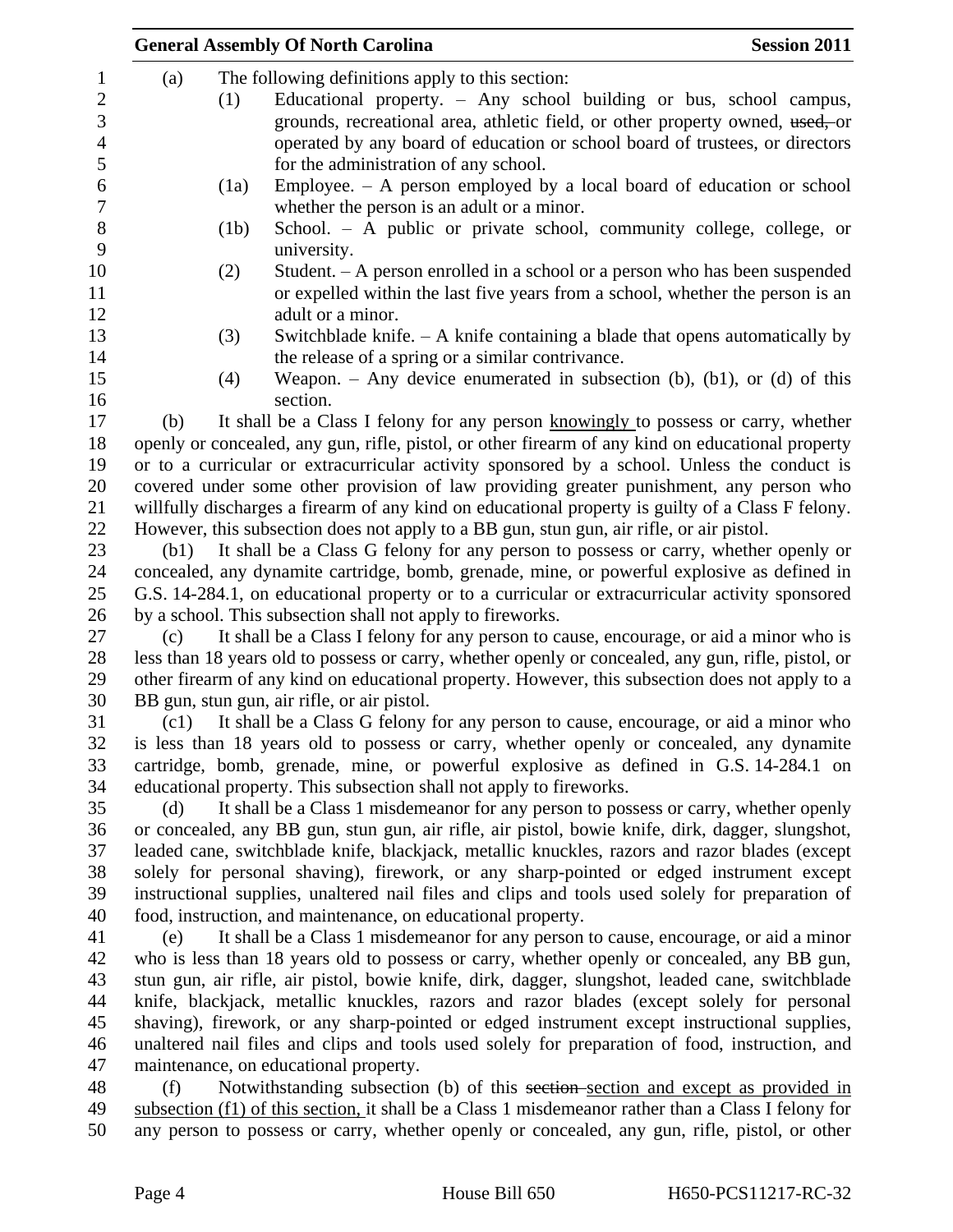| <b>Session 2011</b><br><b>General Assembly Of North Carolina</b>                                                         |      |                                                                                                                                                                                                                                                                                   |  |  |  |
|--------------------------------------------------------------------------------------------------------------------------|------|-----------------------------------------------------------------------------------------------------------------------------------------------------------------------------------------------------------------------------------------------------------------------------------|--|--|--|
| firearm of any kind, on educational property or to a curricular or extracurricular activity<br>sponsored by a school if: |      |                                                                                                                                                                                                                                                                                   |  |  |  |
|                                                                                                                          | (1)  | The person is not a student attending school on the educational property or<br>an employee employed by the school working on the educational property;<br>and                                                                                                                     |  |  |  |
|                                                                                                                          | (1a) | The person is not a student attending a curricular or extracurricular activity<br>sponsored by the school at which the student is enrolled or an employee<br>attending a curricular or extracurricular activity sponsored by the school at<br>which the employee is employed; and |  |  |  |
|                                                                                                                          | (2)  | Repealed by Session Laws 1999-211, s. 1, effective December 1, 1999, and<br>applicable to offenses committed on or after that date.                                                                                                                                               |  |  |  |
|                                                                                                                          | (3)  | The firearm is not loaded, is in a motor vehicle, and is in a locked container<br>or a locked firearm rack.                                                                                                                                                                       |  |  |  |
|                                                                                                                          | (4)  | Repealed by Session Laws 1999-211, s. 1, effective December 1, 1999, and<br>applicable to offenses committed on or after that date.                                                                                                                                               |  |  |  |
| (f1)                                                                                                                     |      | It shall not be a violation of either subsection (b) or (f) of this section for any person                                                                                                                                                                                        |  |  |  |
|                                                                                                                          |      | to possess or carry a firearm on educational property or to a curricular or extracurricular                                                                                                                                                                                       |  |  |  |
|                                                                                                                          |      | activity sponsored by a school if the person has a permit issued in accordance with Article 54B                                                                                                                                                                                   |  |  |  |
|                                                                                                                          |      | of this Chapter or that is valid under G.S. 14-415.24 and the firearm is in a closed compartment                                                                                                                                                                                  |  |  |  |
|                                                                                                                          |      | or container within the person's locked vehicle or in a locked container securely affixed to the                                                                                                                                                                                  |  |  |  |
|                                                                                                                          |      | person's vehicle. A person may unlock the vehicle to enter or exit the vehicle provided the                                                                                                                                                                                       |  |  |  |
|                                                                                                                          |      | firearm remains in the closed compartment at all times and the vehicle is locked immediately                                                                                                                                                                                      |  |  |  |
|                                                                                                                          |      | following the entrance or exit.                                                                                                                                                                                                                                                   |  |  |  |
| (g)                                                                                                                      |      | This section shall not apply to any of the following:                                                                                                                                                                                                                             |  |  |  |
|                                                                                                                          | (1)  | A weapon used solely for educational or school-sanctioned ceremonial                                                                                                                                                                                                              |  |  |  |
|                                                                                                                          |      | purposes, or used in a school-approved program conducted under the                                                                                                                                                                                                                |  |  |  |
|                                                                                                                          |      | supervision of an adult whose supervision has been approved by the school                                                                                                                                                                                                         |  |  |  |
|                                                                                                                          |      | authority.                                                                                                                                                                                                                                                                        |  |  |  |
|                                                                                                                          | (1a) | A person exempted by the provisions of G.S. 14-269(b).                                                                                                                                                                                                                            |  |  |  |
|                                                                                                                          | (2)  | Firefighters, emergency service personnel, and North Carolina Forest                                                                                                                                                                                                              |  |  |  |
|                                                                                                                          |      | Service personnel, and any private police employed by a school, when acting<br>in the discharge of their official duties.                                                                                                                                                         |  |  |  |
|                                                                                                                          | (3)  | Home schools as defined in G.S. $115C-563(a)$ .                                                                                                                                                                                                                                   |  |  |  |
|                                                                                                                          | (4)  | Weapons used for hunting purposes on the Howell Woods Nature Center                                                                                                                                                                                                               |  |  |  |
|                                                                                                                          |      | property in Johnston County owned by Johnston Community College when                                                                                                                                                                                                              |  |  |  |
|                                                                                                                          |      | used with the written permission of Johnston Community College or for                                                                                                                                                                                                             |  |  |  |
|                                                                                                                          |      | hunting purposes on other educational property when used with the written                                                                                                                                                                                                         |  |  |  |
|                                                                                                                          |      | permission of the governing body of the school that controls the educational                                                                                                                                                                                                      |  |  |  |
|                                                                                                                          |      | property.                                                                                                                                                                                                                                                                         |  |  |  |
|                                                                                                                          | (5)  | A person registered under Chapter 74C of the General Statutes as an armed                                                                                                                                                                                                         |  |  |  |
|                                                                                                                          |      | armored car service guard or an armed courier service guard when acting in                                                                                                                                                                                                        |  |  |  |
|                                                                                                                          |      | the discharge of the guard's duties and with the permission of the college or                                                                                                                                                                                                     |  |  |  |
|                                                                                                                          |      | university.                                                                                                                                                                                                                                                                       |  |  |  |
|                                                                                                                          | (6)  | A person registered under Chapter 74C of the General Statutes as an armed                                                                                                                                                                                                         |  |  |  |
|                                                                                                                          |      | security guard while on the premises of a hospital or health care facility                                                                                                                                                                                                        |  |  |  |
|                                                                                                                          |      | located on educational property when acting in the discharge of the guard's                                                                                                                                                                                                       |  |  |  |
|                                                                                                                          |      | duties with the permission of the college or university.                                                                                                                                                                                                                          |  |  |  |
| (h)                                                                                                                      |      | No person shall be guilty of a criminal violation of this section with regard to the                                                                                                                                                                                              |  |  |  |
|                                                                                                                          |      | possession or carrying of a weapon so long as both of the following apply:                                                                                                                                                                                                        |  |  |  |
|                                                                                                                          | (1)  | The person comes into possession of a weapon by taking or receiving the<br>weapon from another person or by finding the weapon.                                                                                                                                                   |  |  |  |
|                                                                                                                          |      |                                                                                                                                                                                                                                                                                   |  |  |  |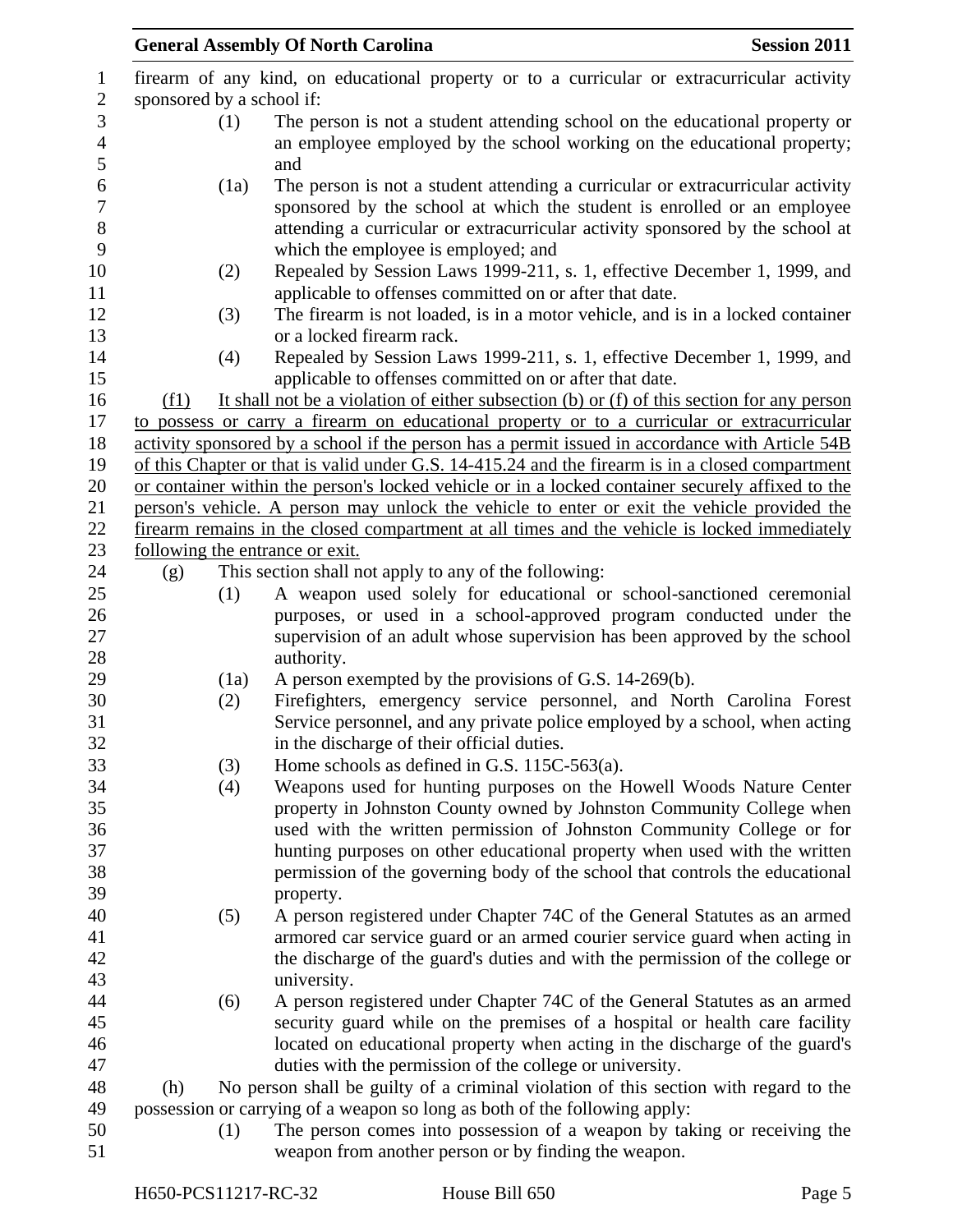|                |               | <b>General Assembly Of North Carolina</b>                                                                                                             | <b>Session 2011</b>          |
|----------------|---------------|-------------------------------------------------------------------------------------------------------------------------------------------------------|------------------------------|
| $\mathbf{1}$   | (2)           | The person delivers the weapon, directly or indirectly, as soon as practical to                                                                       |                              |
| $\overline{c}$ |               | law enforcement authorities."                                                                                                                         |                              |
| 3              |               | <b>SECTION 5.</b> G.S. 14-269.4 reads as rewritten:                                                                                                   |                              |
| $\overline{4}$ |               | "§ 14-269.4. Weapons on certain State property and in courthouses.                                                                                    |                              |
| 5              |               | It shall be unlawful for any person to possess, or carry, whether openly or concealed, any                                                            |                              |
| 6              |               | deadly weapon, not used solely for instructional or officially sanctioned ceremonial purposes in                                                      |                              |
| 7              |               | the State Capitol Building, the Executive Mansion, the Western Residence of the Governor, or                                                          |                              |
| $8\,$          |               | on the grounds of any of these buildings, and in any building housing any court of the General                                                        |                              |
| 9              |               | Court of Justice. If a court is housed in a building containing nonpublic uses in addition to the                                                     |                              |
| 10             |               | court, then this prohibition shall apply only to that portion of the building used for court                                                          |                              |
| 11             |               | purposes while the building is being used for court purposes.                                                                                         |                              |
| 12             |               | This section shall not apply to:to any of the following:                                                                                              |                              |
| 13             | (1)           | Repealed by S.L. 1997-238, s. 3, effective June 27, 1997,                                                                                             |                              |
| 14             | (1a)          | A person exempted by the provisions of G.S. 14-269(b), G.S. 14-269(b).                                                                                |                              |
| 15             | (2)           | through (4) Repealed by S.L. 1997-238, s. 3, effective June 27, 1997,                                                                                 |                              |
| 16             | (4a)          | Any person in a building housing a court of the General Court of Justice in                                                                           |                              |
| 17             |               | possession of a weapon for evidentiary purposes, to deliver it to a                                                                                   |                              |
| 18             |               | law-enforcement agency, or for purposes of registration, registration.                                                                                |                              |
| 19             | (4b)          | Any district court judge or superior court judge who carries or possesses a                                                                           |                              |
| 20             |               | concealed handgun in a building housing a court of the General Court of                                                                               |                              |
| 21             |               | Justice if the judge is in the building to discharge his or her official duties                                                                       |                              |
| 22             |               | and the judge has a concealed handgun permit issued in accordance with                                                                                |                              |
| 23             |               | Article<br>54B<br>of<br>this Chapter<br><b>or</b>                                                                                                     | considered<br>valid<br>under |
| 24             |               | G.S. 14-415.24, G.S. 14-415.24.                                                                                                                       |                              |
| 25             | (4c)          | Firearms in a courthouse, carried by detention officers employed by and                                                                               |                              |
| 26             |               | authorized by the sheriff to carry firearms, firearms.                                                                                                |                              |
| 27             | (4d)          | Any magistrate who carries or possesses a concealed handgun in any portion                                                                            |                              |
| 28             |               | of a building housing a court of the General Court of Justice other than a                                                                            |                              |
| 29             |               | courtroom itself unless the magistrate is presiding in that courtroom, if the                                                                         |                              |
| 30             |               | magistrate (i) is in the building to discharge the magistrate's official duties,                                                                      |                              |
| 31             |               | (ii) has a concealed handgun permit issued in accordance with Article 54B of                                                                          |                              |
| 32             |               | this Chapter or considered valid under G.S. 14-415.24, (iii) has successfully                                                                         |                              |
| 33             |               | completed a one-time weapons retention training substantially similar to that                                                                         |                              |
| 34             |               | provided to certified law enforcement officers in North Carolina, and (iv)                                                                            |                              |
| 35             |               | secures the weapon in a locked compartment when the weapon is not on the                                                                              |                              |
| 36             |               | magistrate's person, person.                                                                                                                          |                              |
| 37             | (5)           | State-owned rest areas, rest stops along the highways, and State-owned                                                                                |                              |
| 38             |               | hunting and fishing reservations.                                                                                                                     |                              |
| 39             | (6)           | A person with a permit issued in accordance with Article 54B of this                                                                                  |                              |
| 40             |               | Chapter or considered valid under G.S. 14-415.24 who has a firearm in a<br>closed compartment or container within the person's locked vehicle or in a |                              |
| 41<br>42       |               | locked container securely affixed to the person's vehicle. A person may                                                                               |                              |
| 43             |               | unlock the vehicle to enter or exit the vehicle provided the firearm remains                                                                          |                              |
| 44             |               | in the closed compartment at all times and the vehicle is locked immediately                                                                          |                              |
| 45             |               | <u>following the entrance or exit.</u>                                                                                                                |                              |
| 46             |               | Any person violating the provisions of this section shall be guilty of a Class 1                                                                      |                              |
| 47             | misdemeanor." |                                                                                                                                                       |                              |
| 48             |               | <b>SECTION 6.</b> G.S. 14-269.7(a) reads as rewritten:                                                                                                |                              |
| 49             | " $(a)$       | Any minor who willfully and intentionally possesses or carries a handgun is guilty                                                                    |                              |
| 50             |               | of a Class 2-Class 1 misdemeanor."                                                                                                                    |                              |
| 51             |               | <b>SECTION 7.</b> G.S. 14-269.8(a) reads as rewritten:                                                                                                |                              |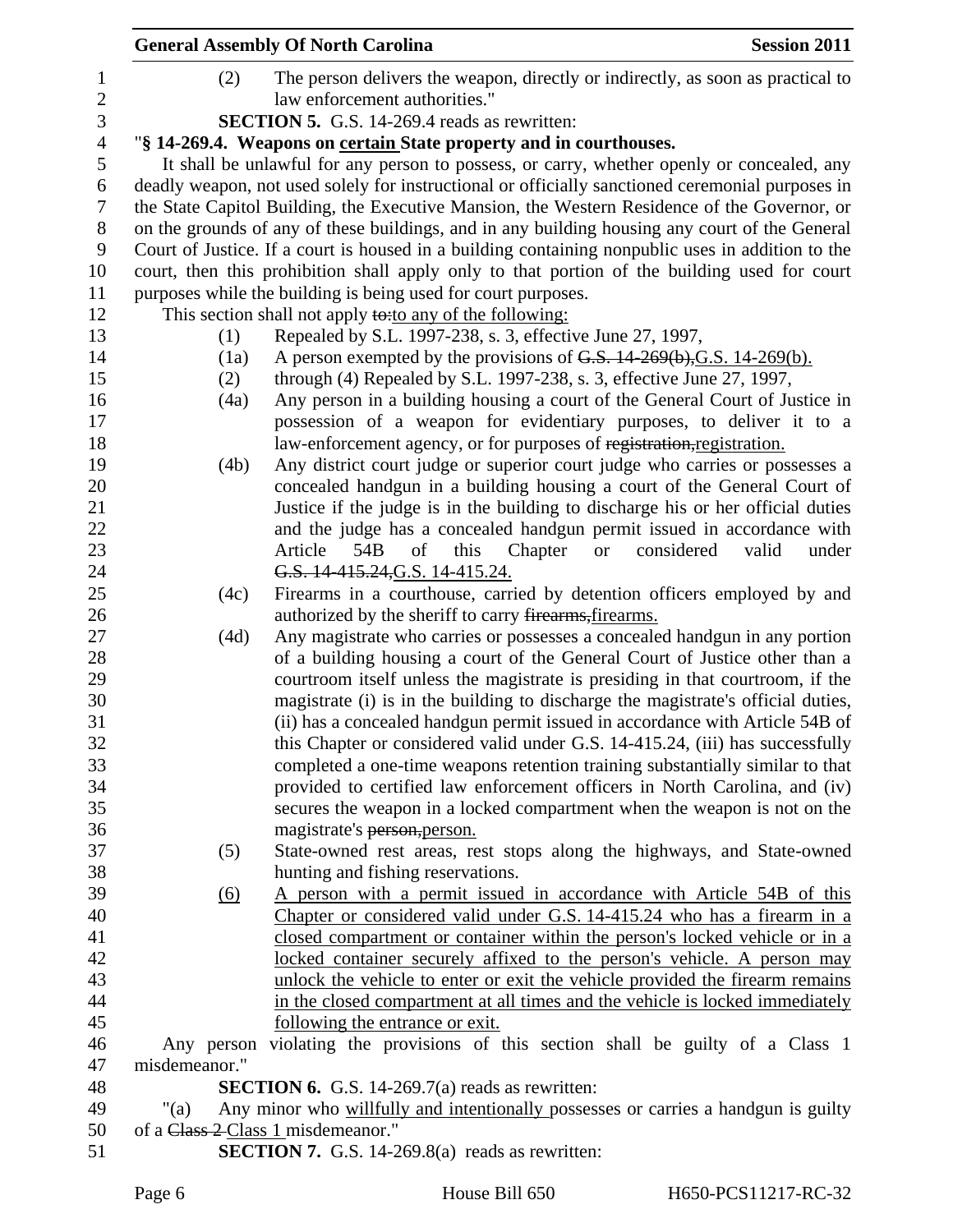|         |                   | <b>General Assembly Of North Carolina</b>                                                                    | <b>Session 2011</b> |
|---------|-------------------|--------------------------------------------------------------------------------------------------------------|---------------------|
| "(a)    |                   | In accordance with G.S. 50B-3.1, it is unlawful for any person to $\frac{\partial w}{\partial n}$ , possess, |                     |
|         |                   | purchase, or receive or attempt to own, possess, purchase, or receive a firearm, as defined in               |                     |
|         |                   | G.S. 14-409.39(2), machine gun, ammunition, or permits to purchase or carry concealed                        |                     |
|         |                   | firearms if ordered by the court for so long as that protective order or any successive protective           |                     |
|         |                   | order entered against that person pursuant to Chapter 50B of the General Statutes is in effect."             |                     |
|         |                   | <b>SECTION 8.</b> G.S. 14-288.8(b) reads as rewritten:                                                       |                     |
| " $(b)$ |                   | This section does not apply to: to any of the following:                                                     |                     |
|         | (1)               | Persons exempted from the provisions of G.S. 14-269 with respect to any                                      |                     |
|         |                   | activities lawfully engaged in while carrying out their duties.                                              |                     |
|         | (2)               | Importers, manufacturers, dealers, and collectors of firearms, ammunition, or                                |                     |
|         |                   | destructive devices validly licensed under the laws of the United States or                                  |                     |
|         |                   | the State of North Carolina, while lawfully engaged in activities authorized                                 |                     |
|         |                   | under their licenses.                                                                                        |                     |
|         | (3)               | Persons under contract with the United States, the State of North Carolina, or                               |                     |
|         |                   | any agency of either government, with respect to any activities lawfully                                     |                     |
|         |                   | engaged in under their contracts.                                                                            |                     |
|         | (4)               | Inventors, designers, ordnance consultants and researchers, chemists,                                        |                     |
|         |                   | physicists, and other persons lawfully engaged in pursuits designed to                                       |                     |
|         |                   | enlarge knowledge or to facilitate the creation, development, or manufacture                                 |                     |
|         |                   | of weapons of mass death and destruction intended for use in a manner                                        |                     |
|         |                   | consistent with the laws of the United States and the State of North Carolina.                               |                     |
|         | (5)               | Persons who lawfully possess or own a weapon as defined in subsection (c)                                    |                     |
|         |                   | of this section in compliance with 26 U.S.C. Chapter 53, §§ 5801-5871."                                      |                     |
|         |                   | <b>SECTION 9.</b> G.S. 14-409(b) reads as rewritten:                                                         |                     |
| " $(b)$ |                   | It shall be unlawful for any person, firm or corporation to manufacture, sell, give                          |                     |
|         |                   | away, dispose of, use or possess machine guns, submachine guns, or other like weapons as                     |                     |
|         |                   | defined by subsection (a) of this section: Provided, however, that this subsection shall not apply           |                     |
|         | to the following: |                                                                                                              |                     |
|         |                   | Banks, merchants, and recognized business establishments for use in their respective places                  |                     |
|         |                   | of business, who shall first apply to and receive from the sheriff of the county in which said               |                     |
|         |                   | business is located, a permit to possess the said weapons for the purpose of defending the said              |                     |
|         |                   | business; officers and soldiers of the United States Army, when in discharge of their official               |                     |
|         |                   | duties, officers and soldiers of the militia when called into actual service, officers of the State,         |                     |
|         |                   | or of any county, city or town, charged with the execution of the laws of the State, when acting             |                     |
|         |                   | in the discharge of their official duties; the manufacture, use or possession of such weapons for            |                     |
|         |                   | scientific or experimental purposes when such manufacture, use or possession is lawful under                 |                     |
|         |                   | federal laws and the weapon is registered with a federal agency, and when a permit to                        |                     |
|         |                   | manufacture, use or possess the weapon is issued by the sheriff of the county in which the                   |                     |
|         |                   | weapon is located. located; a person who lawfully possesses or owns a weapon as defined by                   |                     |
|         |                   | subsection (a) of this section in compliance with 26 U.S.C. Chapter 53, §§ 5801-5871.                        |                     |
|         |                   | Provided, further, that any bona fide resident of this State who now owns a machine gun used                 |                     |
|         |                   | in former wars, as a relic or souvenir, may retain and keep same as his or her property without              |                     |
|         |                   | violating the provisions of this section upon his reporting said ownership to the sheriff of the             |                     |
|         |                   | county in which said person lives."                                                                          |                     |
|         |                   | SECTION 10. G.S. 14-404(d) reads as rewritten:                                                               |                     |
| " $(d)$ |                   | Nothing in this Article shall apply to officers authorized by law to carry firearms if                       |                     |
|         |                   | the officers identify themselves to the vendor or donor as being officers authorized by law to               |                     |

 the officers identify themselves to the vendor or donor as being officers authorized by law to carry firearms and state that the purpose for the purchase of the firearms is directly related to 49 the law officers' official duties.provide any of the following:

- 
- (1) A letter signed by the officer's supervisor or superior officer stating that the 51 officer is authorized by law to carry a firearm.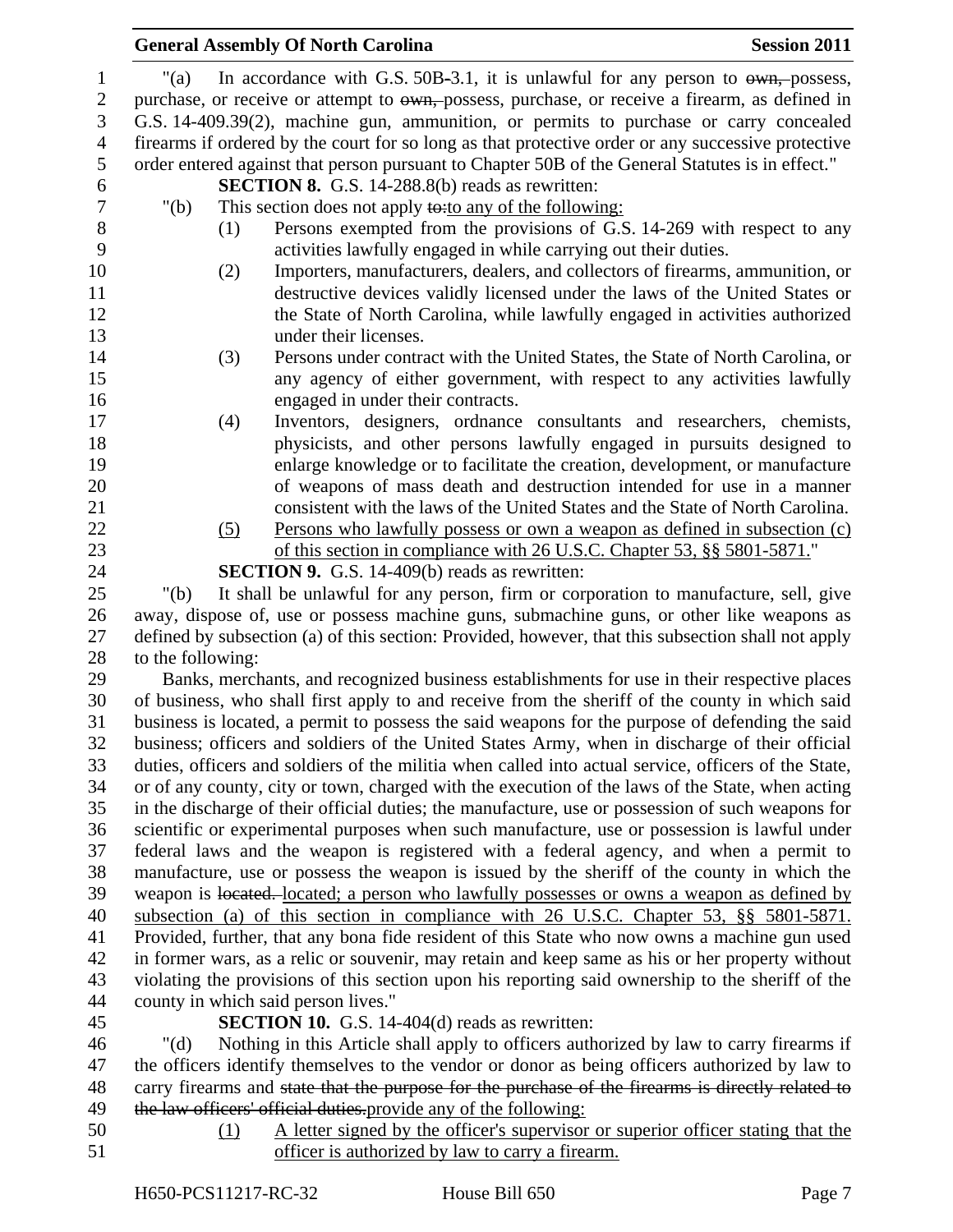|            |                  | <b>General Assembly Of North Carolina</b>                                                                                                   | <b>Session 2011</b> |
|------------|------------------|---------------------------------------------------------------------------------------------------------------------------------------------|---------------------|
|            | (2)              | A current photographic identification card issued by the officer's employer.                                                                |                     |
|            | (3)              | A current photographic identification card issued by a State agency that                                                                    |                     |
|            |                  | identifies the individual as a law enforcement officer certified by the State of                                                            |                     |
|            |                  | North Carolina.                                                                                                                             |                     |
|            | $\left(4\right)$ | A current identification card issued by the officer's employer and another                                                                  |                     |
|            |                  | form of current photographic identification."                                                                                               |                     |
|            |                  | <b>SECTION 11.</b> Article 53A of Chapter 14 of the General Statutes is amended by                                                          |                     |
|            |                  | adding a new section to read:                                                                                                               |                     |
|            |                  | "§ 14-408.1. Solicit unlawful purchase of firearm; unlawful to provide materially false                                                     |                     |
|            |                  | information regarding legality of firearm or ammunition transfer.                                                                           |                     |
| <u>(a)</u> |                  | The following definitions apply in this section:                                                                                            |                     |
|            | (1)              | Ammunition. – Any cartridge, shell, or projectile designed for use in a                                                                     |                     |
|            |                  | firearm.                                                                                                                                    |                     |
|            | (2)              | <u>Firearm. – A handgun, shotgun, or rifle which expels a projectile by action</u>                                                          |                     |
|            |                  | of an explosion.                                                                                                                            |                     |
|            | (3)              | Handgun. $-$ A pistol, revolver, or other gun that has a short stock and is                                                                 |                     |
|            |                  | designed to be held and fired by the use of a single hand.                                                                                  |                     |
|            | (4)              | Licensed dealer. $- A$ person who is licensed pursuant to 18 U.S.C. § 923 to                                                                |                     |
|            |                  | engage in the business of dealing in firearms.                                                                                              |                     |
|            | (5)              | Materially false information. - Information that portrays an illegal                                                                        |                     |
|            |                  | transaction as legal or a legal transaction as illegal.                                                                                     |                     |
|            | (6)              | Private seller. $-$ A person who sells or offers for sale any firearm, as defined                                                           |                     |
|            |                  | in G.S. 14-409.39, or ammunition.                                                                                                           |                     |
| (b)        |                  | Any person who knowingly solicits, persuades, encourages, or entices a licensed                                                             |                     |
|            |                  | dealer or private seller of firearms or ammunition to transfer a firearm or ammunition under                                                |                     |
|            |                  | circumstances that the person knows would violate the laws of this State or the United States is                                            |                     |
|            |                  | guilty of a Class F felony.                                                                                                                 |                     |
| (c)        |                  | Any person who provides to a licensed dealer or private seller of firearms or                                                               |                     |
|            |                  | ammunition information that the person knows to be materially false information with the                                                    |                     |
|            |                  | intent to deceive the dealer or seller about the legality of a transfer of a firearm or ammunition                                          |                     |
|            |                  | is guilty of a Class F felony.                                                                                                              |                     |
| (d)        |                  | Any person who willfully procures another to engage in conduct prohibited by this                                                           |                     |
|            |                  | section shall be held accountable as a principal.<br>This section does not apply to a law enforcement officer acting in his or her official |                     |
| (e)        |                  | capacity or to a person acting at the direction of the law enforcement officer."                                                            |                     |
|            |                  | <b>SECTION 12.</b> G.S. 14-409.10 reads as written:                                                                                         |                     |
|            |                  | "§ 14-409.10. Purchase of rifles and shotguns out of State.                                                                                 |                     |
|            |                  | It shall be lawful for citizens of this State to purchase rifles and shotguns and ammunition                                                |                     |
|            |                  | therefor in states contiguous to this State. Notwithstanding any other provision of law of this                                             |                     |
|            |                  | State, a citizen of this State may purchase a firearm in another state if the citizen undergoes a                                           |                     |
|            |                  | background check that satisfies the law of the state of purchase and that includes an inquiry of                                            |                     |
|            |                  | the National Instant Background Check System."                                                                                              |                     |
|            |                  | SECTION 13. Article 53B of Chapter 14 of the General Statutes is amended by                                                                 |                     |
|            |                  | adding a new section to read:                                                                                                               |                     |
|            |                  | "§ 14-409.41. No prohibition regarding the transportation or storage of a firearm in                                                        |                     |
|            |                  | locked motor vehicle by business, commercial enterprise, or employer; civil                                                                 |                     |
|            |                  | liability; enforcement.                                                                                                                     |                     |
| (a)        |                  | As used in this section, the term "motor vehicle" means any automobile, truck,                                                              |                     |
|            |                  | minivan, sports utility vehicle, motorcycle, motor scooter, and any other vehicle required to be                                            |                     |
|            |                  | registered under Chapter 20 of the General Statutes.                                                                                        |                     |
|            |                  |                                                                                                                                             |                     |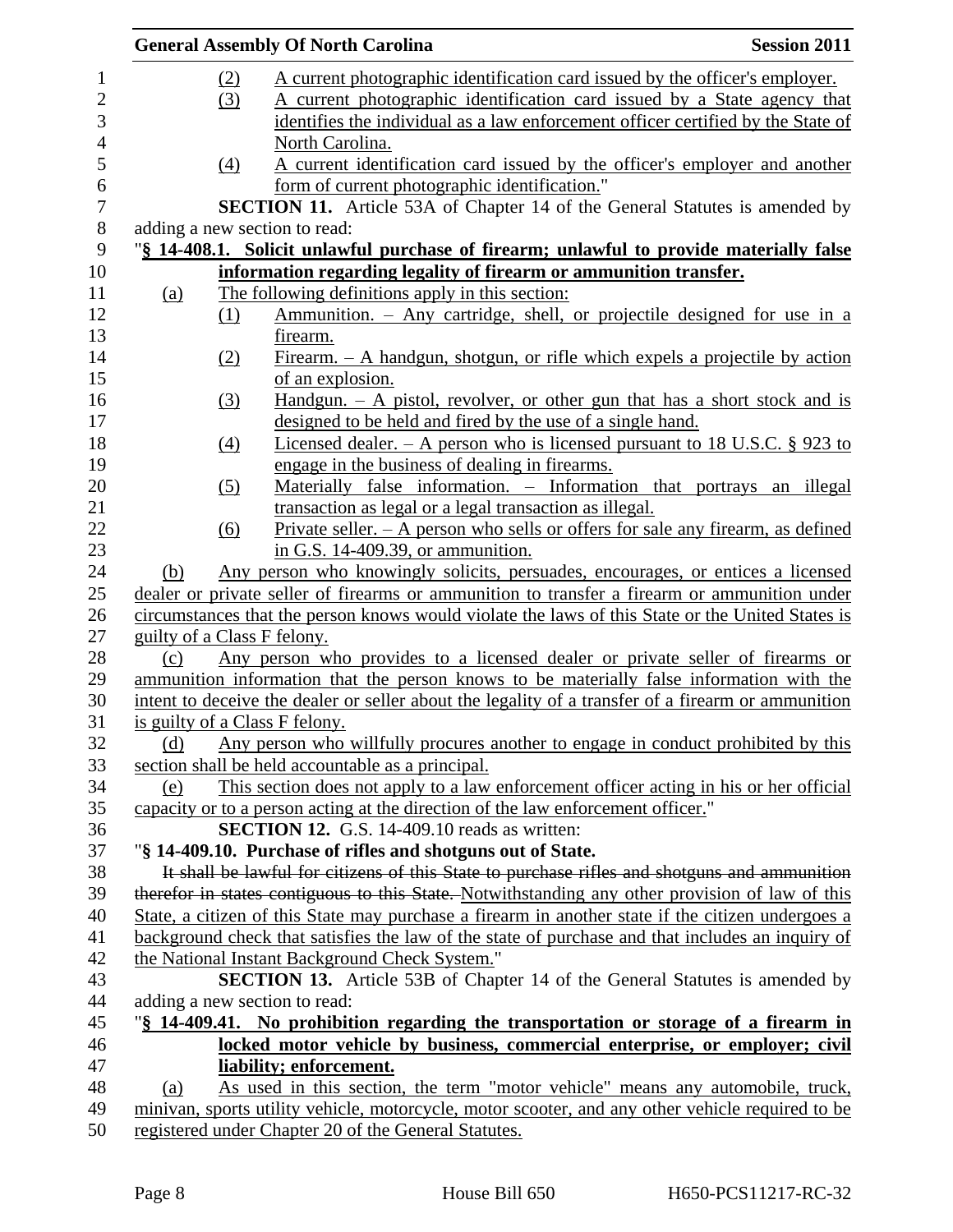|                  | <b>General Assembly Of North Carolina</b><br><b>Session 2011</b>                                    |  |  |  |  |
|------------------|-----------------------------------------------------------------------------------------------------|--|--|--|--|
| 1                | A business, commercial enterprise, or employer shall not establish, maintain, or<br>(b)             |  |  |  |  |
| $\overline{2}$   | enforce a policy or rule that prohibits or has the effect of prohibiting a person from transporting |  |  |  |  |
| 3                | or storing any firearm or ammunition when the person has a permit issued in accordance with         |  |  |  |  |
| $\overline{4}$   | Article 54B of this Chapter or that is valid under G.S. 14-415.24, is otherwise in compliance       |  |  |  |  |
| 5                | with all other applicable laws and regulations, and the firearm or ammunition is in a closed        |  |  |  |  |
| 6                | compartment or container within the person's locked vehicle or in a locked container securely       |  |  |  |  |
| $\boldsymbol{7}$ | affixed to the person's vehicle. A person may unlock the vehicle to enter or exit the vehicle       |  |  |  |  |
| $8\,$            | provided the firearm or ammunition remain in the closed compartment at all times and the            |  |  |  |  |
| 9                | vehicle is locked immediately following the entrance or exit.                                       |  |  |  |  |
| 10               | Subsection (b) of this section shall not apply to the following:<br>(c)                             |  |  |  |  |
| 11               | Vehicles owned or leased by an employer.<br>(1)                                                     |  |  |  |  |
| 12               | Where transport or storage of a firearm is prohibited by State or federal law<br>(2)                |  |  |  |  |
| 13               | or regulation.                                                                                      |  |  |  |  |
| 14               | A person who is injured or incurs damages, or the survivors of a person killed, as a                |  |  |  |  |
|                  | (d)                                                                                                 |  |  |  |  |
| 15               | result of a violation of subsection (b) of this section may bring a civil action in the appropriate |  |  |  |  |
| 16               | court against any business entity, commercial enterprise, or employer who committed or caused       |  |  |  |  |
| 17               | such violation. A person who would be entitled legally to transport or store a firearm or           |  |  |  |  |
| 18               | ammunition, but who would be denied the ability to transport or store a firearm or ammunition       |  |  |  |  |
| 19               | by a policy in violation of subsection (b) of this section, may bring a civil action in the         |  |  |  |  |
| 20               | appropriate court to enjoin any business entity, commercial enterprise, or employer from            |  |  |  |  |
| 21               | violating subsection (b) of this section.                                                           |  |  |  |  |
| 22               | An employee discharged by an employer, business entity, or commercial enterprise<br>(e)             |  |  |  |  |
| 23               | for violation of a policy or rule prohibited under subsection (b) of this section, when he or she   |  |  |  |  |
| 24               | was lawfully transporting or storing a firearm out of plain sight in a locked motor vehicle, is     |  |  |  |  |
| 25               | entitled to full recovery as specified in subdivisions (1) through (4) of this subsection,          |  |  |  |  |
| 26               | inclusive. If the demand for the recovery is denied, the employee may bring a civil action in the   |  |  |  |  |
| 27               | courts of this State against the employer, business entity, or commercial enterprise and is         |  |  |  |  |
| 28               | entitled to the following:                                                                          |  |  |  |  |
| 29               | Reinstatement to the same position held at the time of his or her termination<br>(1)                |  |  |  |  |
| 30               | from employment, or to an equivalent position.                                                      |  |  |  |  |
| 31               | Reinstatement of the employee's full fringe benefits and seniority rights, as<br>(2)                |  |  |  |  |
| 32               | appropriate.                                                                                        |  |  |  |  |
| 33               | Compensation, if appropriate, for lost wages, benefits, or other lost<br>(3)                        |  |  |  |  |
| 34               | remuneration caused by the termination.                                                             |  |  |  |  |
| 35               | Payment of reasonable attorneys' fees and legal costs incurred.<br>(4)                              |  |  |  |  |
| 36               | A business, commercial enterprise, employer, or property owner that allows persons<br>(f)           |  |  |  |  |
| 37               | to transport or store any firearm or ammunition pursuant to subsection (b) of this section shall    |  |  |  |  |
| 38               | have complete immunity and shall not be held liable in any civil action for damages, injuries, or   |  |  |  |  |
| 39               | death resulting from or arising out of another person's actions involving a firearm or              |  |  |  |  |
| 40               | ammunition transported or stored in accordance with this section including, but not limited to,     |  |  |  |  |
| 41               | the theft of a firearm from an employee's automobile. Nothing contained in this section shall       |  |  |  |  |
| 42               | create a new duty on the part of any business, commercial enterprise, employer, or property         |  |  |  |  |
| 43               | owner. This section shall not be construed to permit a person to possess a firearm outside of a     |  |  |  |  |
| 44               | motor vehicle while on the premises of a place of employment where the person in legal              |  |  |  |  |
| 45               | possession or control of the premises has posted a conspicuous notice prohibiting possession of     |  |  |  |  |
| 46               | a firearm on the premises.                                                                          |  |  |  |  |
| 47               | In any action relating to the enforcement of any right or obligation under<br>(g)                   |  |  |  |  |
| 48               | subsections (d) and (e) of this section, the reasonable, good-faith efforts of a business,          |  |  |  |  |
| 49               | commercial enterprise, employer, or property owner to comply with other applicable and              |  |  |  |  |
| 50               | irreconcilable federal or State safety laws or regulations shall be a complete defense to any       |  |  |  |  |
| 51               | liability of the business, commercial enterprise, employer, or property owner."                     |  |  |  |  |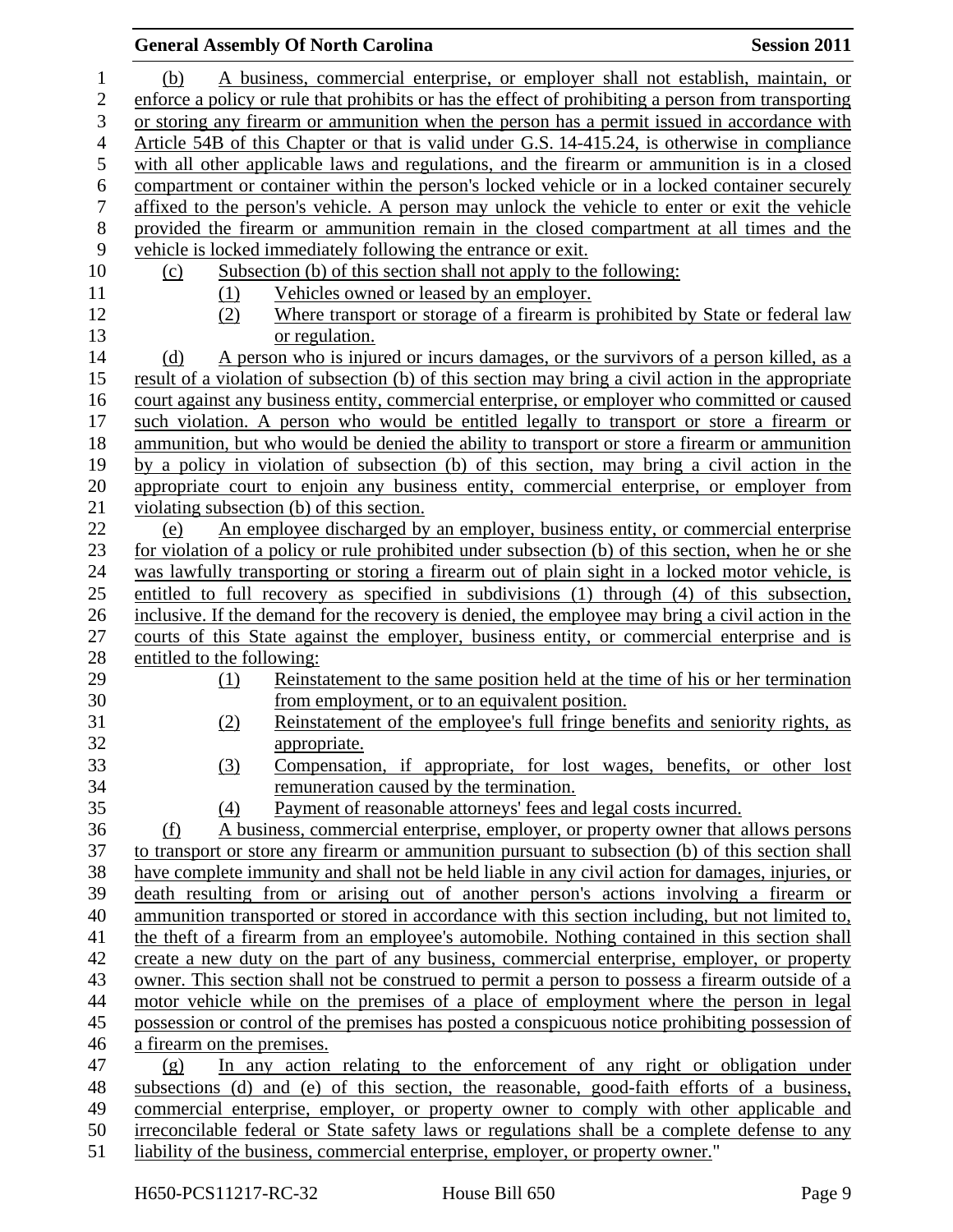| <b>General Assembly Of North Carolina</b>                                                                                                                                                   | <b>Session 2011</b> |
|---------------------------------------------------------------------------------------------------------------------------------------------------------------------------------------------|---------------------|
| <b>SECTION 14.</b> G.S. 14-415.1 reads as rewritten:                                                                                                                                        |                     |
| "§ 14-415.1. Possession of firearms, etc., by felon prohibited.                                                                                                                             |                     |
| It shall be unlawful for any person who has been convicted of a felony to purchase,<br>(a)                                                                                                  |                     |
| own, possess, or have in his custody, care, or control any firearm or any weapon of mass death                                                                                              |                     |
| and destruction as defined in G.S. 14-288.8(c). For the purposes of this section, a firearm is (i)                                                                                          |                     |
| any weapon, including a starter gun, which will or is designed to or may readily be converted to                                                                                            |                     |
| expel a projectile by the action of an explosive, or its frame or receiver, or (ii) any firearm                                                                                             |                     |
| muffler or firearm silencer. This section does not apply to an antique firearm, as defined in                                                                                               |                     |
| G.S. 14-409.11.                                                                                                                                                                             |                     |
| Every person violating the provisions of this section shall be punished as a Class G felon.                                                                                                 |                     |
| Prior convictions which cause disentitlement under this section shall only include:<br>(b)                                                                                                  |                     |
| Felony convictions in North Carolina that occur before, on, or after<br>(1)                                                                                                                 |                     |
| December 1, 1995; and                                                                                                                                                                       |                     |
| Repealed by Session Laws 1995, c. 487, s. 3, effective December 1, 1995.<br>(2)                                                                                                             |                     |
| Violations of criminal laws of other states or of the United States that occur<br>(3)                                                                                                       |                     |
| before, on, or after December 1, 1995, and that are substantially similar to                                                                                                                |                     |
| the crimes covered in subdivision (1) which are punishable where committed                                                                                                                  |                     |
| by imprisonment for a term exceeding one year.                                                                                                                                              |                     |
| When a person is charged under this section, records of prior convictions of any offense,                                                                                                   |                     |
| whether in the courts of this State, or in the courts of any other state or of the United States,                                                                                           |                     |
| shall be admissible in evidence for the purpose of proving a violation of this section. The term                                                                                            |                     |
| "conviction" is defined as a final judgment in any case in which felony punishment, or                                                                                                      |                     |
| imprisonment for a term exceeding one year, as the case may be, is permissible, authorized,<br>without regard to the plea entered or to the sentence imposed. A judgment of a conviction of |                     |
| the defendant or a plea of guilty by the defendant to such an offense certified to a superior court                                                                                         |                     |
| of this State from the custodian of records of any state or federal court shall be prima facie                                                                                              |                     |
| evidence of the facts so certified.                                                                                                                                                         |                     |
| The indictment charging the defendant under the terms of this section shall be<br>(c)                                                                                                       |                     |
| separate from any indictment charging him with other offenses related to or giving rise to a                                                                                                |                     |
| charge under this section. An indictment which charges the person with violation of this section                                                                                            |                     |
| must set forth the date that the prior offense was committed, the type of offense and the penalty                                                                                           |                     |
| therefor, and the date that the defendant was convicted or plead guilty to such offense, the                                                                                                |                     |
| identity of the court in which the conviction or plea of guilty took place and the verdict and                                                                                              |                     |
| judgment rendered therein.                                                                                                                                                                  |                     |
| This section does not apply to a person whose firearms rights have been restored<br>(d)                                                                                                     |                     |
| under G.S. 14-415.4, unless the person is convicted of a subsequent felony after the petition to                                                                                            |                     |
| restore the person's firearms rights is granted who, pursuant to the law of the jurisdiction in                                                                                             |                     |
| which the conviction occurred, has been pardoned or has had his or her firearms rights restored.                                                                                            |                     |
| This section does not apply and there is no disentitlement under this section if the<br>(e)                                                                                                 |                     |
| felony conviction is a violation under the laws of North Carolina, another state, or the United                                                                                             |                     |
| States that pertains to antitrust violations, unfair trade practices, or restraints of trade."                                                                                              |                     |
| <b>SECTION 15.</b> G.S. 14-415.11(a) reads as rewritten:                                                                                                                                    |                     |
| Any person who has a concealed handgun permit may carry a concealed handgun<br>"(a)                                                                                                         |                     |
| unless otherwise specifically prohibited by law. The person shall carry the permit together with                                                                                            |                     |

 unless otherwise specifically prohibited by law. The person shall carry the permit together with valid identification whenever the person is carrying a concealed handgun, shall disclose to any law enforcement officer that the person holds a valid permit and is carrying a concealed 47 handgun when approached or addressed by the officer, officer while the officer is in the performance of official duties, and shall display both the permit and the proper identification upon the request of a law enforcement officer. In addition to these requirements, a military permittee whose permit has expired during deployment may carry a concealed handgun during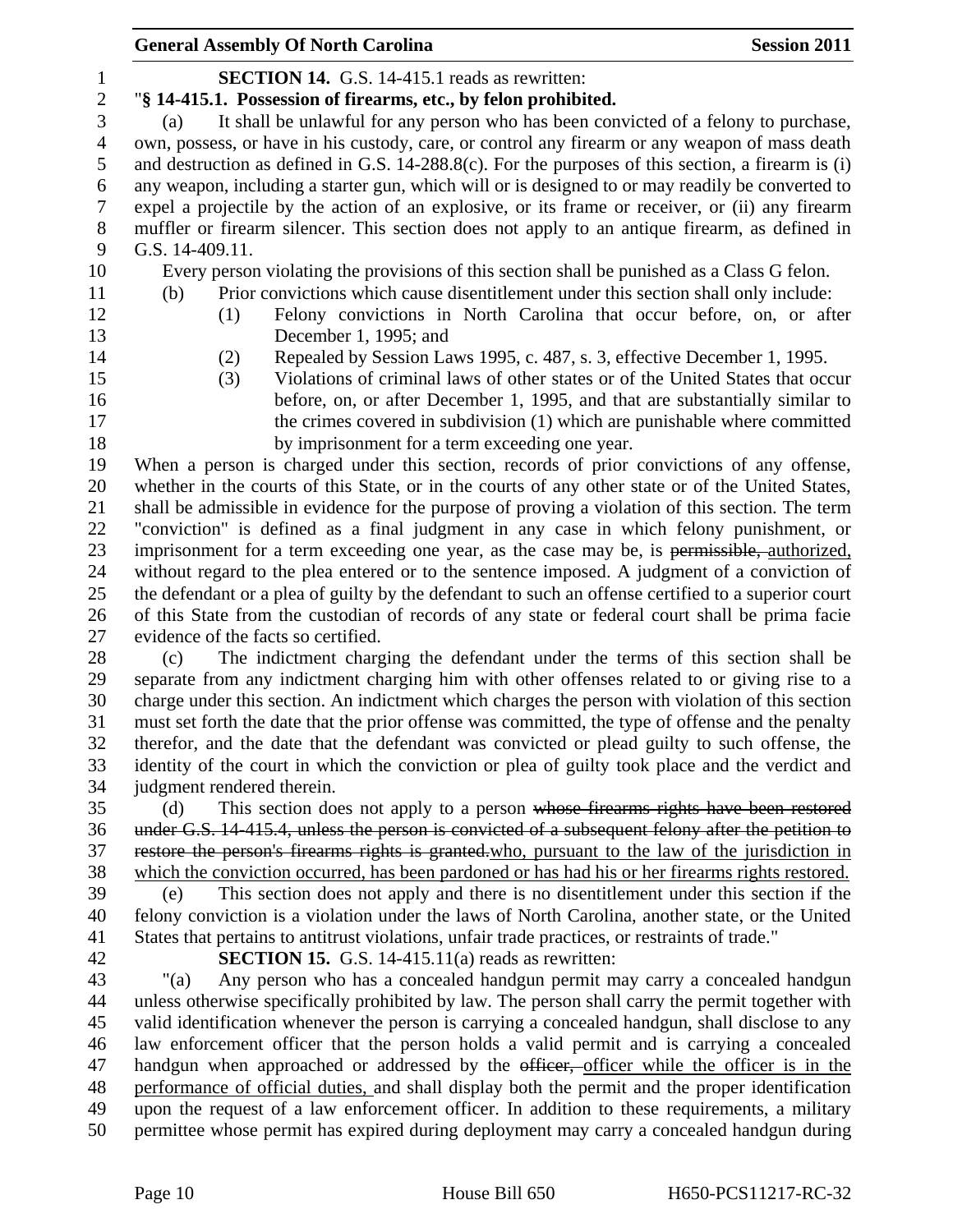|                                                                                                | <b>General Assembly Of North Carolina</b>                                                          | <b>Session 2011</b>  |  |
|------------------------------------------------------------------------------------------------|----------------------------------------------------------------------------------------------------|----------------------|--|
|                                                                                                | the 90 days following the end of deployment and before the permit is renewed provided the          |                      |  |
|                                                                                                | permittee also displays proof of deployment to any law enforcement officer."                       |                      |  |
|                                                                                                | <b>SECTION 16.</b> G.S. 14-415.11 $(c)$ reads as rewritten.                                        |                      |  |
| " $(c)$                                                                                        | A permit does not authorize a person to carry a concealed handgun in any of the                    |                      |  |
| following:                                                                                     |                                                                                                    |                      |  |
|                                                                                                | areas Areas prohibited by G.S. 269.2, 14-269.3, 14-269.4, and<br>(1)                               |                      |  |
|                                                                                                | 14-277.2, G.S. 14-269.3 and G.S. 14-277.2.                                                         |                      |  |
|                                                                                                | Areas prohibited by G.S. 14-269.2, except as allowed under G.S. 14-<br><u>(2)</u><br>$269.2(f1)$ . |                      |  |
|                                                                                                | Areas prohibited by G.S. 14-269.4, except as allowed under G.S. 14-<br>(3)<br>$269.4(6)$ .         |                      |  |
|                                                                                                | in-In an area prohibited by rule adopted under G.S. 120-32.1, G.S. 120-32.1.<br><u>(4)</u>         |                      |  |
|                                                                                                | -in-In any area prohibited by 18 U.S.C. § 922 or any other federal law, law.<br>(5)                |                      |  |
|                                                                                                | in In a law enforcement or correctional facility, facility.<br>$\underline{(6)}$                   |                      |  |
|                                                                                                | in-In a building housing only State or federal offices, offices, except as<br>(7)                  |                      |  |
|                                                                                                | allowed under G.S. 14-409.41.                                                                      |                      |  |
|                                                                                                | in-In an office of the State or federal government that is not located in a<br>(8)                 |                      |  |
|                                                                                                | building<br>exclusively<br>by<br>occupied<br>the<br><b>State</b>                                   | federal<br><b>or</b> |  |
|                                                                                                | government, government, except as allowed under G.S. 14-409.41.                                    |                      |  |
|                                                                                                | a financial institution, or on any other premises, except state-owned rest<br>(9)                  |                      |  |
|                                                                                                | areas or state-owned rest stops along the highways, Except as provided in                          |                      |  |
|                                                                                                | G.S. 14-409.41, on any private premises where notice that carrying a                               |                      |  |
|                                                                                                | concealed handgun is prohibited by the posting of a conspicuous notice or                          |                      |  |
|                                                                                                | statement by the person in legal possession or control of the premises.                            |                      |  |
|                                                                                                | It shall be unlawful for a person, with or without a permit, to carry a concealed handgun          |                      |  |
|                                                                                                | while consuming alcohol or at any time while the person has remaining in his the person's body     |                      |  |
|                                                                                                | any alcohol or in his-the person's blood a controlled substance previously consumed, but a         |                      |  |
| person does not violate this condition if a controlled substance in his-the person's blood was |                                                                                                    |                      |  |
|                                                                                                | lawfully obtained and taken in therapeutically appropriate amounts amounts or if the person is     |                      |  |
|                                                                                                | on the person's own property.                                                                      |                      |  |
|                                                                                                | It shall be lawful for a person with a permit to carry a concealed handgun at any                  |                      |  |
|                                                                                                | State-owned rest area or State-owned rest stop along the highways."                                |                      |  |
|                                                                                                | <b>SECTION 17.</b> G.S. 14-415.13(a)(5) reads as rewritten:                                        |                      |  |
| " $(a)$                                                                                        | A person shall apply to the sheriff of the county in which the person resides to                   |                      |  |
|                                                                                                | obtain a concealed handgun permit. The applicant shall submit to the sheriff all of the            |                      |  |
| following:                                                                                     |                                                                                                    |                      |  |
|                                                                                                |                                                                                                    |                      |  |
|                                                                                                | (5)<br>A release, in a form to be prescribed by the Administrative Office of the                   |                      |  |
|                                                                                                | Courts, that authorizes and requires disclosure to the sheriff of any records                      |                      |  |
|                                                                                                | concerning the mental health or capacity of the applicant.applicant to be                          |                      |  |
|                                                                                                | used for the sole purpose of determining whether the applicant is                                  |                      |  |
|                                                                                                | disqualified for a permit under the provisions of G.S. 14-415.12. This                             |                      |  |
|                                                                                                | provision does not prohibit submitting information related to involuntary                          |                      |  |
|                                                                                                | commitment to the National Instant Criminal Background Check System                                |                      |  |
|                                                                                                | $(NICS).$ "                                                                                        |                      |  |
|                                                                                                | <b>SECTION 18.</b> G.S. 14-415.14(b) reads as rewritten:                                           |                      |  |
| " $(b)$                                                                                        | The permit application shall also contain a warning substantially as follows:                      |                      |  |
|                                                                                                | "CAUTION: Federal law and State law on the possession of handguns and firearms may                 |                      |  |
|                                                                                                | differ. If you are prohibited by federal law from possessing a handgun or a firearm, you may be    |                      |  |
|                                                                                                | prosecuted in federal court. A State permit is not a defense to a federal prosecution."            |                      |  |
|                                                                                                | <b>SECTION 19.</b> G.S. 14-415.15 reads as rewritten:                                              |                      |  |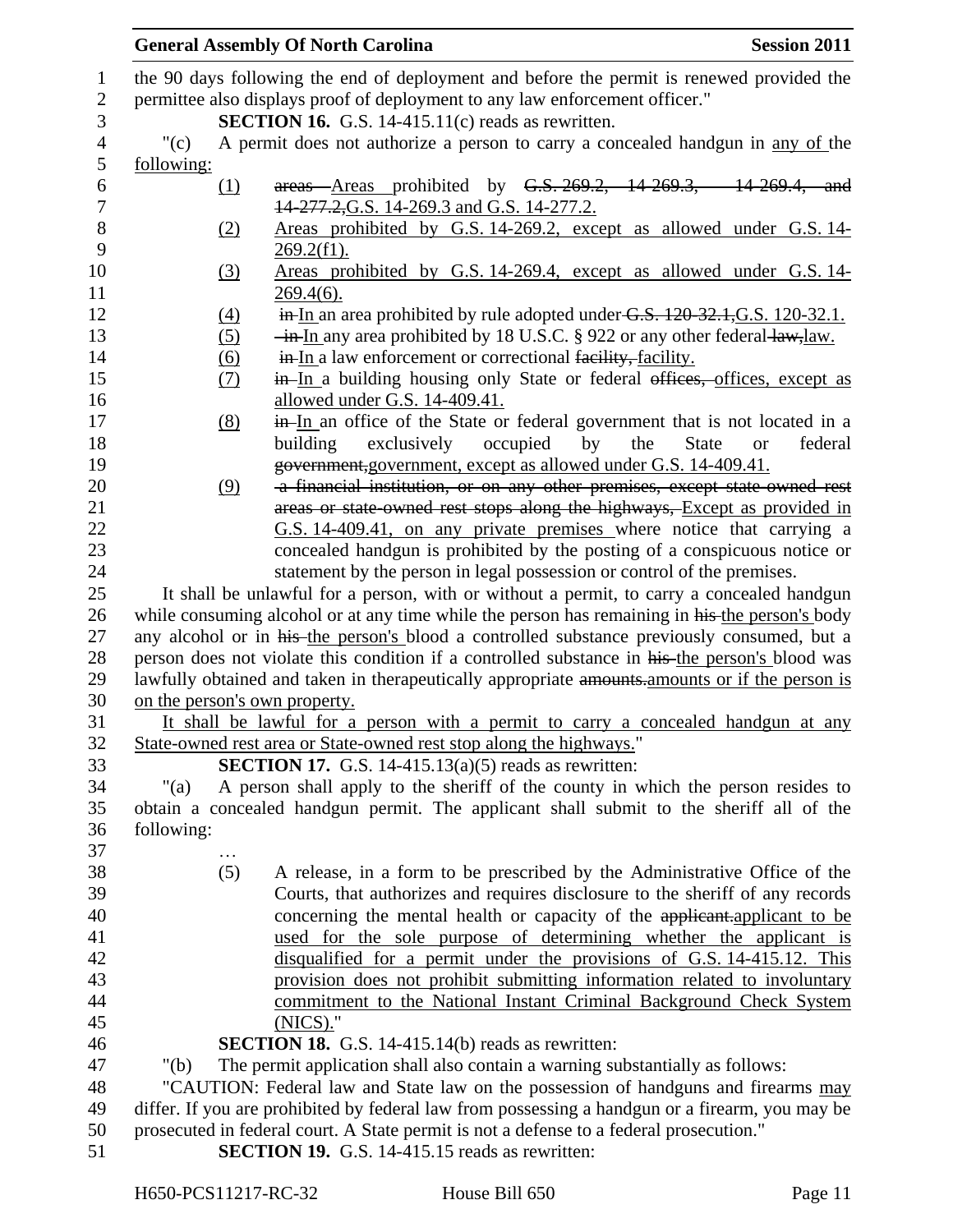## "**§ 14-415.15. Issuance or denial of permit.**

 (a) Except as permitted under subsection (b) of this section, within 9045 days after receipt of the items listed in G.S. 14-415.13 from an applicant, and receipt of the required 4 records concerning the mental health or capacity of the applicant, the sheriff shall either issue or deny the permit. The sheriff may conduct any investigation necessary to determine the qualification or competency of the person applying for the permit, including record checks.

 (b) Upon presentment to the sheriff of the items required under G.S. 14-415.13 (a)(1), (2), and (3), the sheriff may issue a temporary permit for a period not to exceed 9045 days to a person who the sheriff reasonably believes is in an emergency situation that may constitute a risk of safety to the person, the person's family or property. The applicant may submit proof of a protective order issued under G.S. 50B-3 for the protection of the applicant as evidence of an emergency situation. The temporary permit may not be renewed and may be revoked by the sheriff without a hearing.

 (c) A person's application for a permit shall be denied only if the applicant fails to qualify under the criteria listed in this Article. If the sheriff denies the application for a permit, the sheriff shall, within 90 45 days, notify the applicant in writing, stating the grounds for denial. An applicant may appeal the denial, revocation, or nonrenewal of a permit by petitioning a district court judge of the district in which the application was filed. The determination by the court, on appeal, shall be upon the facts, the law, and the reasonableness of the sheriff's refusal. The determination by the court shall be final."

**SECTION 20.** G.S. 14-415.16 reads as rewritten:

## "**§ 14-415.16. Renewal of permit.**

 (a) At least 45 days prior to the expiration date of a permit, the sheriff of the county where the permit was issued shall send a written notice to the permittee explaining that the permit is about to expire and including information about the requirements for renewal of the permit. The notice shall be sent by first class mail to the last known address of the permittee. Failure to receive a renewal notice shall not relieve a permittee of requirements imposed in this section for renewal of the permit.

 (b) The holder of a permit shall apply to renew the permit within the 90-day period prior to its expiration date by filing with the sheriff of the county in which the person resides a 31 renewal form provided by the sheriff's office,  $\theta$  notarized an affidavit stating that the permittee remains qualified under the criteria provided in this Article, a newly administered full set of the permittee's fingerprints, and a renewal fee.

 (c) Upon receipt of the completed renewal application, including the permittee's fingerprints, application and the appropriate payment of fees, the sheriff shall determine if the permittee remains qualified to hold a permit in accordance with the provisions of G.S. 14-415.12. The permittee's criminal history shall be updated, including with another inquiry of the National Instant Criminal Background Check System (NICS), and the sheriff may waive the requirement of taking another firearms safety and training course. If the permittee applies for a renewal of the permit within the 90-day period prior to its expiration date and if the permittee remains qualified to have a permit under G.S. 14-415.12, the sheriff shall renew the permit. The permit of a permittee who complies with this section shall remain valid beyond the expiration date of the permit until the permittee either receives a renewal permit or is denied a renewal permit by the sheriff.

 (d) No fingerprints shall be required for a renewal permit if the applicant's fingerprints were submitted to the State Bureau of Investigation after June 30, 2001, on the Automated Fingerprint Information System (AFIS) as prescribed by the State Bureau of Investigation.

 (e) If the permittee does not apply to renew the permit prior to its expiration date, but does apply to renew the permit within 60 days after the permit expires, the sheriff may waive the requirement of taking another firearms safety and training course. This subsection does not extend the expiration date of the permit."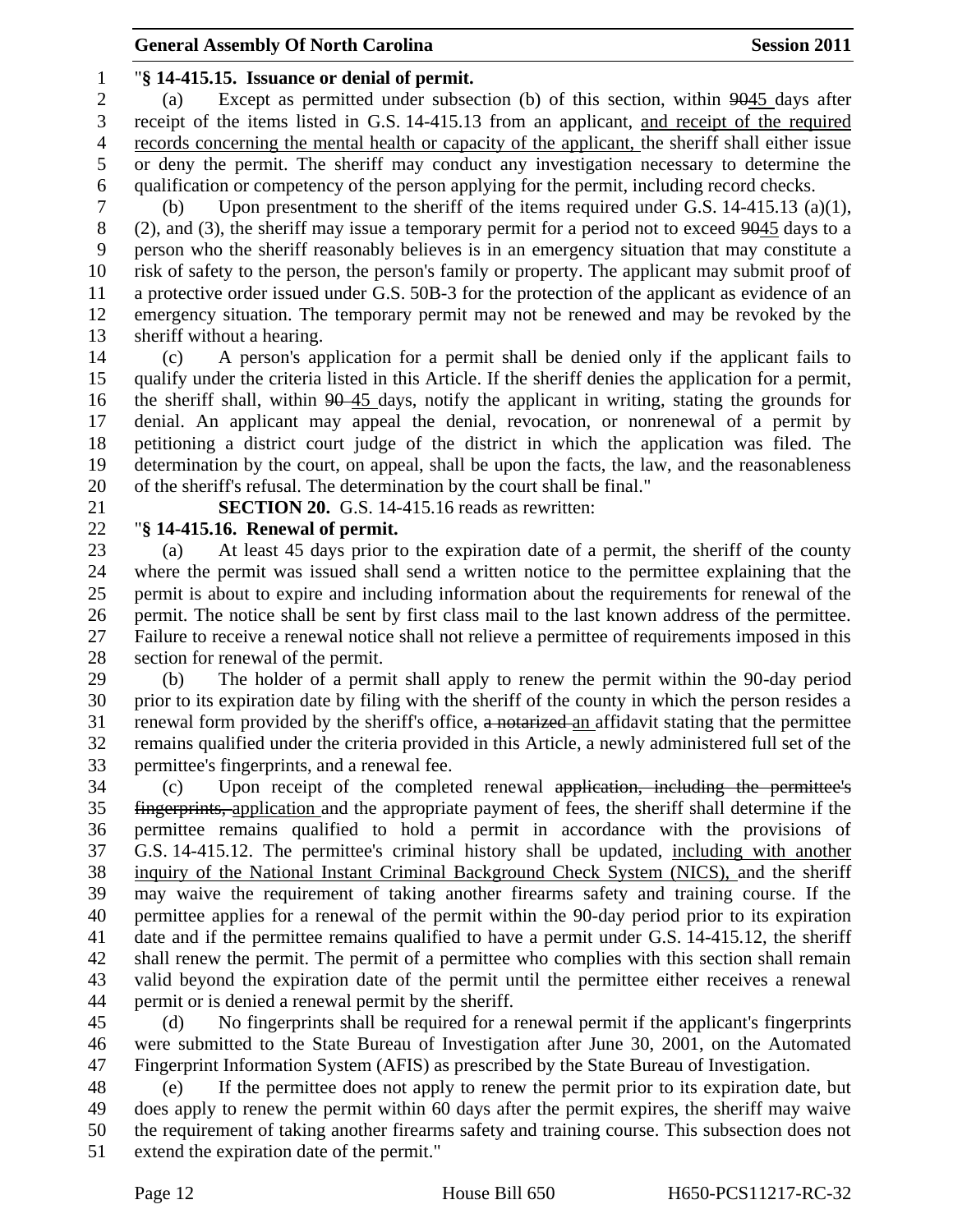|                | <b>General Assembly Of North Carolina</b>                                                | <b>Session 2011</b>                                                                                                                                                                         |  |  |  |
|----------------|------------------------------------------------------------------------------------------|---------------------------------------------------------------------------------------------------------------------------------------------------------------------------------------------|--|--|--|
| $\mathbf{1}$   |                                                                                          | <b>SECTION 21.</b> G.S. 14-415.17 reads as rewritten:                                                                                                                                       |  |  |  |
| $\overline{c}$ | "§ 14-415.17. Permit; sheriff to retain and make available to law enforcement agencies a |                                                                                                                                                                                             |  |  |  |
| 3              | list of permittees.                                                                      |                                                                                                                                                                                             |  |  |  |
| $\overline{4}$ |                                                                                          | The permit shall be in a certificate form, as prescribed by the Administrative Office of the                                                                                                |  |  |  |
| 5              |                                                                                          | Courts, that is approximately the size of a North Carolina drivers license. It shall bear the                                                                                               |  |  |  |
| 6              |                                                                                          | signature, name, address, date of birth, and social security number of the permittee, and the                                                                                               |  |  |  |
| $\tau$         |                                                                                          | drivers license identification number used in applying for the permit. The sheriff shall maintain                                                                                           |  |  |  |
| $8\,$          |                                                                                          | a listing listing, including the identifying information, of those persons who are issued a permit                                                                                          |  |  |  |
| 9              |                                                                                          | and any pertinent information regarding the issued permit. permit. The permit information shall                                                                                             |  |  |  |
| 10             |                                                                                          | be available upon request to all State and local law enforcement agencies.                                                                                                                  |  |  |  |
| 11             |                                                                                          | Within five days of the date a permit is issued, the sheriff shall send a copy of the permit to                                                                                             |  |  |  |
| 12             |                                                                                          | the State Bureau of Investigation. The State Bureau of Investigation shall make this information                                                                                            |  |  |  |
| 13             |                                                                                          | available to law enforcement officers and clerks of court on a statewide system."                                                                                                           |  |  |  |
| 14             |                                                                                          | <b>SECTION 22.</b> G.S. 14-415.18(a) reads as rewritten:                                                                                                                                    |  |  |  |
| 15             | " $(a)$                                                                                  | The sheriff of the county where the permit was issued or the sheriff of the county                                                                                                          |  |  |  |
| 16             |                                                                                          | where the person resides may revoke a permit subsequent to a hearing for any of the following                                                                                               |  |  |  |
| 17             | reasons:                                                                                 |                                                                                                                                                                                             |  |  |  |
| 18             | (1)                                                                                      | Fraud or intentional or and material misrepresentation in the obtaining of a                                                                                                                |  |  |  |
| 19<br>20       | permit.                                                                                  | Misuse of a permit, including lending or giving a permit or a duplicate                                                                                                                     |  |  |  |
| 21             | (2)                                                                                      | permit to another person, duplicating materially altering a permit, or using a                                                                                                              |  |  |  |
| 22             |                                                                                          | permit with the intent to unlawfully cause harm to a person or property. It                                                                                                                 |  |  |  |
| 23             |                                                                                          | shall not be considered misuse of a permit to provide a duplicate of the                                                                                                                    |  |  |  |
| 24             |                                                                                          | permit to a vender for record-keeping purposes.                                                                                                                                             |  |  |  |
| 25             | (3)                                                                                      | The doing of an act or existence of a condition which would have been                                                                                                                       |  |  |  |
| 26             |                                                                                          | grounds for the denial of the permit by the sheriff.                                                                                                                                        |  |  |  |
| 27             | (4)                                                                                      | The violation of any of the terms of this Article.                                                                                                                                          |  |  |  |
| 28             | (5)                                                                                      | The applicant is adjudicated guilty of or receives a prayer for judgment                                                                                                                    |  |  |  |
| 29             |                                                                                          | continued for a crime which would have disqualified the applicant from                                                                                                                      |  |  |  |
| 30             | initially receiving a permit.                                                            |                                                                                                                                                                                             |  |  |  |
| 31             |                                                                                          | A permittee may appeal the revocation, or nonrenewal of a permit by petitioning a district                                                                                                  |  |  |  |
| 32             |                                                                                          | court judge of the district in which the applicant resides. The determination by the court, on                                                                                              |  |  |  |
| 33             |                                                                                          | appeal, shall be upon the facts, the law, and the reasonableness of the sheriff's refusal."                                                                                                 |  |  |  |
| 34             |                                                                                          | <b>SECTION 23.</b> G.S. 14-415.21 reads as rewritten:                                                                                                                                       |  |  |  |
| 35             |                                                                                          | "\\$ 14-415.21. Violations of this Article punishable as an infraction and a Class 2                                                                                                        |  |  |  |
| 36             | misdemeanor.infraction.                                                                  |                                                                                                                                                                                             |  |  |  |
| 37             | (a)                                                                                      | A person who has been issued a valid permit who is found to be carrying a                                                                                                                   |  |  |  |
| 38<br>39       |                                                                                          | concealed handgun without the permit in the person's possession or who fails to disclose to any<br>law enforcement officer that the person holds a valid permit and is carrying a concealed |  |  |  |
| 40             |                                                                                          | handgun, as required by G.S. 14-415.11, shall be guilty of an infraction for the first offense and                                                                                          |  |  |  |
| 41             |                                                                                          | shall be punished in accordance with G.S. 14-3.1. In lieu of paying a fine for the first offense,                                                                                           |  |  |  |
| 42             |                                                                                          | the person may surrender the permit. Subsequent offenses for failing to carry a valid permit or                                                                                             |  |  |  |
| 43             |                                                                                          | for failing to make the necessary disclosures to a law enforcement officer as required by                                                                                                   |  |  |  |
| 44             |                                                                                          | G.S. 14-415.11 shall be punished in accordance with subsection (b) of this section.                                                                                                         |  |  |  |
| 45             | $\Theta$                                                                                 | A person who violates the provisions of this Article other than as set forth in                                                                                                             |  |  |  |
| 46             | subsection (a) of this section is guilty of a Class 2 misdemeanor."                      |                                                                                                                                                                                             |  |  |  |
| 47             |                                                                                          | <b>SECTION 24.</b> G.S. 14-415.24 reads as rewritten:                                                                                                                                       |  |  |  |
| 48             | "§ 14-415.24. Reciprocity; out-of-state handgun permits.                                 |                                                                                                                                                                                             |  |  |  |
| 49             | (a)                                                                                      | A valid concealed handgun permit or license issued by another state is valid in                                                                                                             |  |  |  |
| 50             |                                                                                          | North Carolina if that state grants the same right to residents of North Carolina who have valid                                                                                            |  |  |  |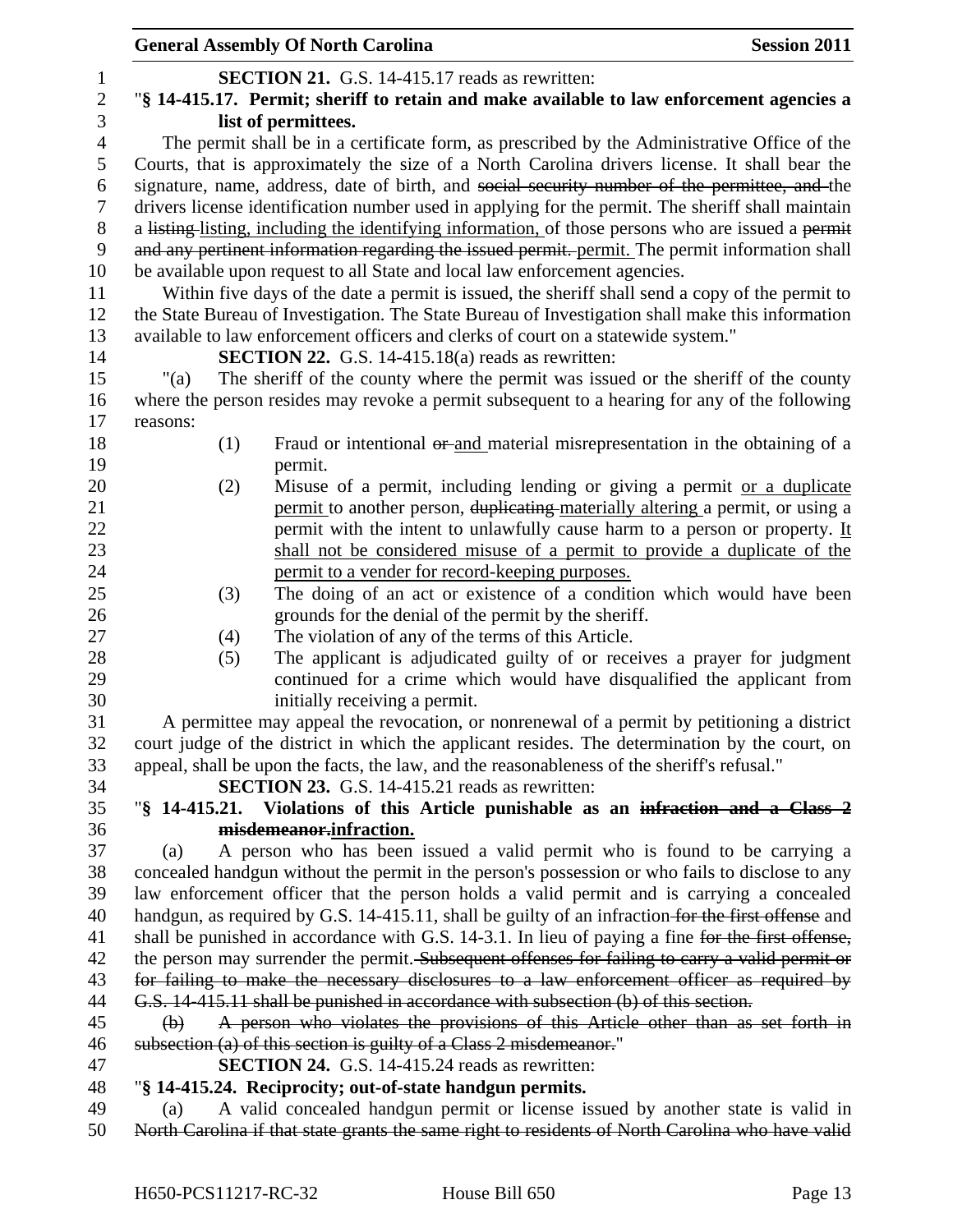concealed handgun permits issued pursuant to this Article in their possession while carrying concealed weapons in that state.North Carolina.

 (b) The Attorney General shall maintain a registry of states that meet the requirements of this section on the North Carolina Criminal Information Network and make the registry available to law enforcement officers for investigative purposes.

 (c) Every 12 months after the effective date of this subsection, the Department of Justice shall make written inquiry of the concealed handgun permitting authorities in each other state as to: (i) whether a North Carolina resident may carry a concealed handgun in their state based upon having a valid North Carolina concealed handgun permit and (ii) whether a North Carolina resident may apply for a concealed handgun permit in that state based upon having a valid North Carolina concealed handgun permit. The Department of Justice shall attempt to secure from each state permission for North Carolina residents who hold a valid North Carolina concealed handgun permit to carry a concealed handgun in that state, either on the basis of the North Carolina permit or on the basis that the North Carolina permit is sufficient to permit the issuance of a similar license or permit by the other state."

**SECTION 25.** G.S. 50B-3.1(d) reads as rewritten:

 "(d) Surrender. – Upon service of the order, the defendant shall immediately surrender to the sheriff possession of all firearms, machine guns, ammunition, permits to purchase firearms, and permits to carry concealed firearms that are in the care, custody, possession, ownership, or control of the defendant. In the event that weapons cannot be surrendered at the time the order is served, the defendant shall surrender the firearms, ammunitions, and permits to the sheriff within 24 hours of service at a time and place specified by the sheriff. The sheriff shall store the firearms or contract with a licensed firearms dealer to provide storage.

- (1) If the court orders the defendant to surrender firearms, ammunition, and permits, the court shall inform the plaintiff and the defendant of the terms of the protective order and include these terms on the face of the order, 27 including that the defendant is prohibited from owning, possessing, 28 purchasing, or receiving or attempting to  $\overline{\text{ewn}}$ , possess, purchase, or receive a firearm for so long as the protective order or any successive protective order is in effect. The terms of the order shall include instructions as to how the defendant may request retrieval of any firearms, ammunition, and permits surrendered to the sheriff when the protective order is no longer in effect. The terms shall also include notice of the penalty for violation of G.S. 14-269.8.
- (2) The sheriff may charge the defendant a reasonable fee for the storage of any firearms and ammunition taken pursuant to a protective order. The fees are payable to the sheriff. The sheriff shall transmit the proceeds of these fees to the county finance officer. The fees shall be used by the sheriff to pay the costs of administering this section and for other law enforcement purposes. The county shall expend the restricted funds for these purposes only. The sheriff shall not release firearms, ammunition, or permits without a court order granting the release. The defendant must remit all fees owed prior to the authorized return of any firearms, ammunition, or permits. The sheriff shall not incur any civil or criminal liability for alleged damage or deterioration due to storage or transportation of any firearms or ammunition held pursuant to this section."
- 

**SECTION 26.** G.S. 50B-3.1(j) reads as rewritten:

 "(j) Violations. – In accordance with G.S. 14-269.8, it is unlawful for any person to 49 own, possess, purchase, or receive or attempt to own, possess, purchase, or receive a firearm, as defined in G.S. 14-409.39(2), machine gun, ammunition, or permits to purchase or carry concealed firearms if ordered by the court for so long as that protective order or any successive